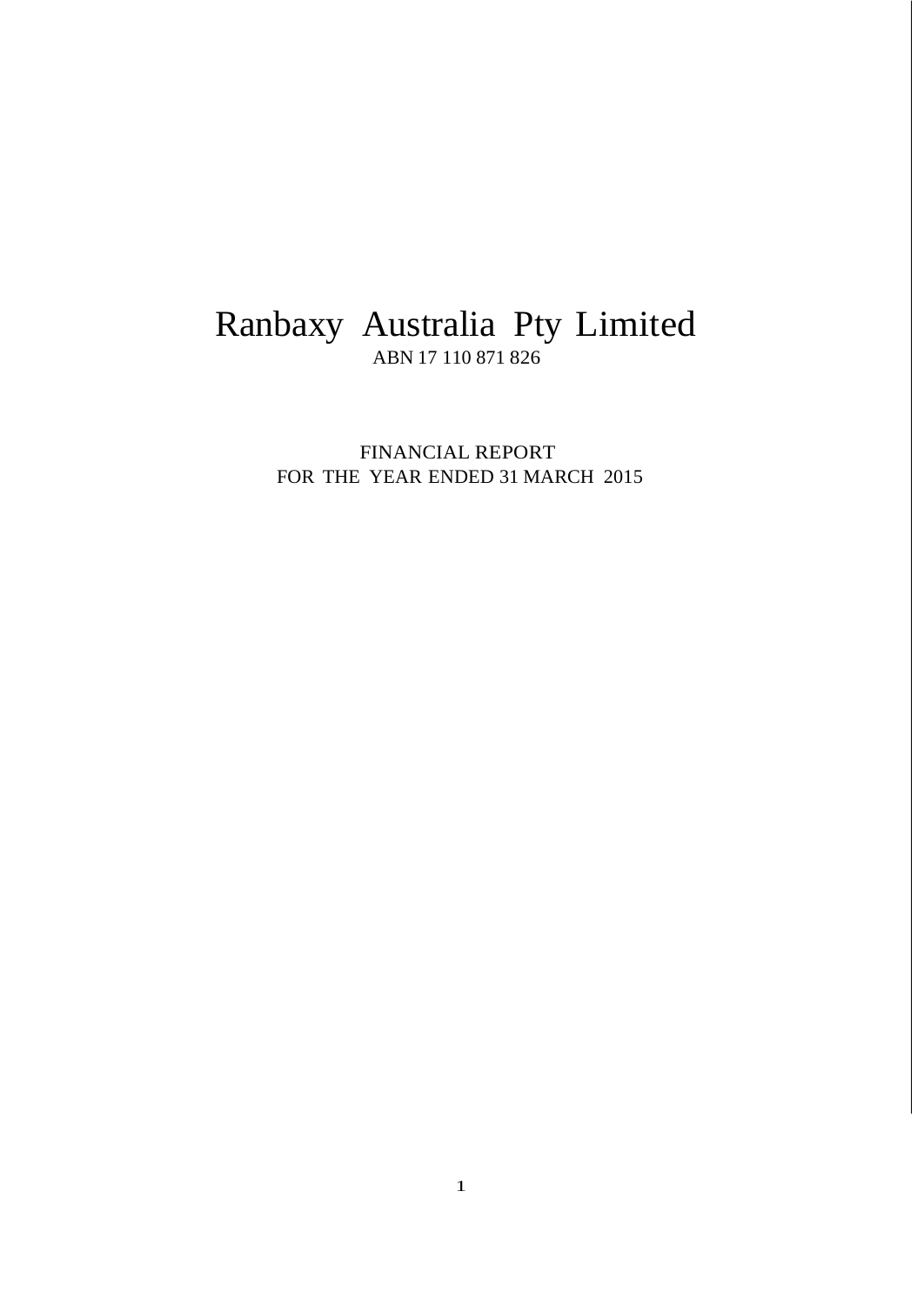## Contents

Page

| Directors' report                                        | 3      |
|----------------------------------------------------------|--------|
| Auditor's independence declaration                       | 5      |
| Statement of profit or loss & other comprehensive income | 6      |
| Statement of financial position                          | $\tau$ |
| Statement of changes in equity                           | 8      |
| Statement of cashflows                                   | 9      |
| Notes to the financial statements                        | 10     |
| Directors' declaration                                   | 22     |
| Independent auditor's report                             | 23     |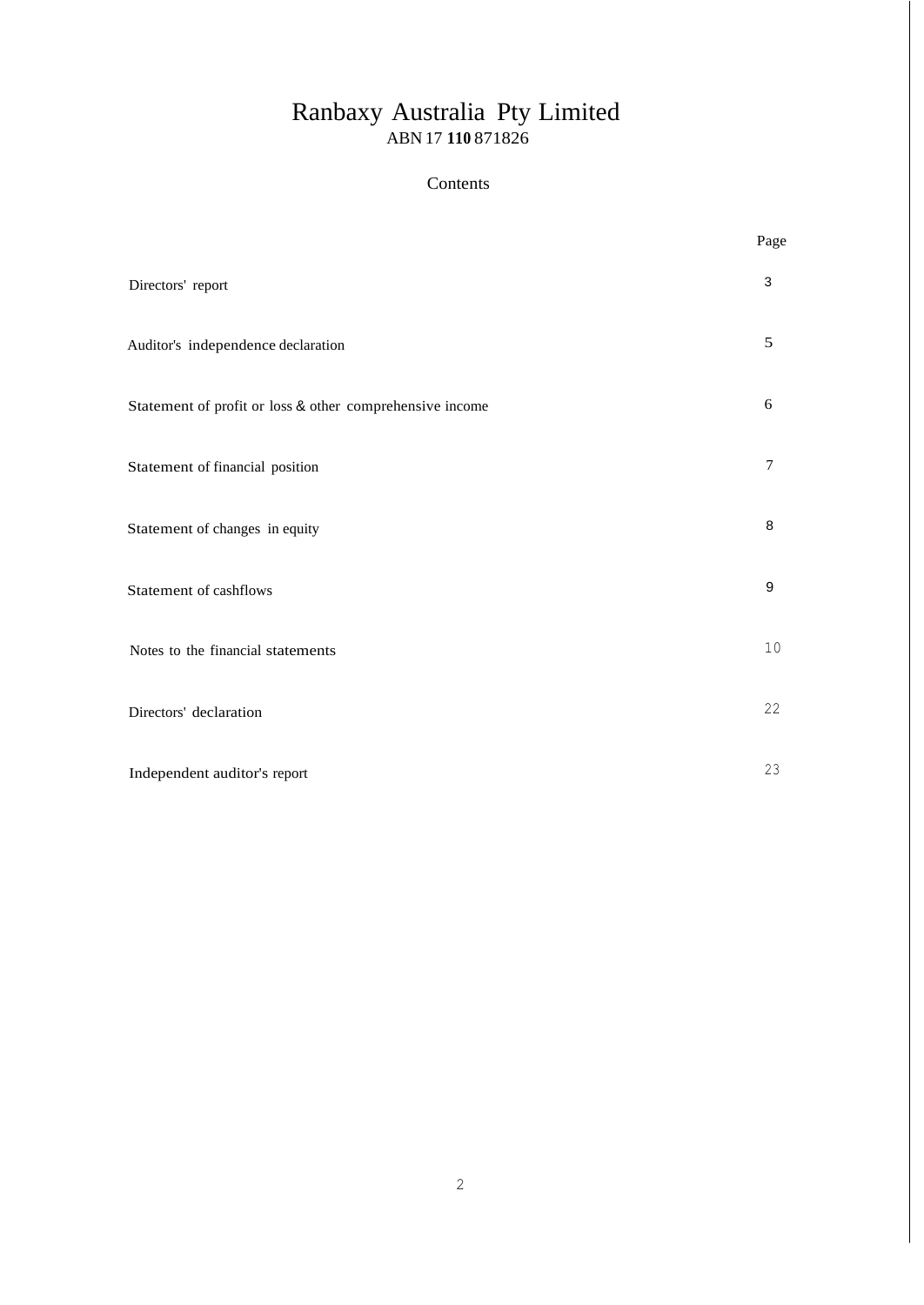# Ranbaxy Australia Pty Limited

ABN 17 110 871 826

#### Directors' rep01·t

Your directors present their report together with the financial report of Ranbaxy Australia Pty Limited ("the Company") for the year ended 31March 2015.

#### **Directors**

The names of the directors of the Company at any time during or since the end of the financial period are:

Alexander Nicholas Evans Akshay Sethi (appointed 2 May 2014) Rajiv Gulati (resigned 28 April 2014) Rajeev Sharma (resigned 2 April2014) Sanjeev lndravadan Danl (resigned 28 April2014)

Directors have been in office since the start of the financial period to the date of this report unless otherwise

#### Review of Operations

The profit of the Company for the year ended 31March 2015 was \$866,685 (2014[15 months] loss: \$2,378,394)

#### Significant Changes in the State of Affairs

No significant changes in the company's state of affairs occurred during the financial year.

#### Principal Activities

The principal activity of the Company during the financial period was the supply of pharmaceutical products. No significant change in the nature of these activities occurred during the period.

Events Subsequent to the End of the Reporting Period

No matters or circumstances have arisen since the end of the financial period which significantly affected or may significantly affect the operations of the company, the results of those operations, or the state of affairs of the company In future financial years.

Likely Developments and Expected Results of Operations

likely developments in the operations of the company and the expected results of those operations in future financial years have not been included in this report as the inclusion of such information is likely to result in unreasonable prejudice to the company.

#### Environmental Regulation

The company's operations are not regulated by any significant environmental regulation under a law of the Commonwealth or of a state or territory.

#### Dividends

There were no dividends paid or declared since the start of the financial year.

Indemnification and Insurance of Officers and Auditors

No indemnities have been given or insurance premiums paid, during or since the end of the financial period, for any person who is or has been an officer or auditor of the company.

#### Proceedings on Behalf of the Company

No person has applied for leave of court to bring proceedings on behalf of the company or intervene in any proceedings to which the company is a party for the purpose of taking responsibility on behalf of the company for all or any part of those proceedings.

The company was not a party to any such proceedings during the period.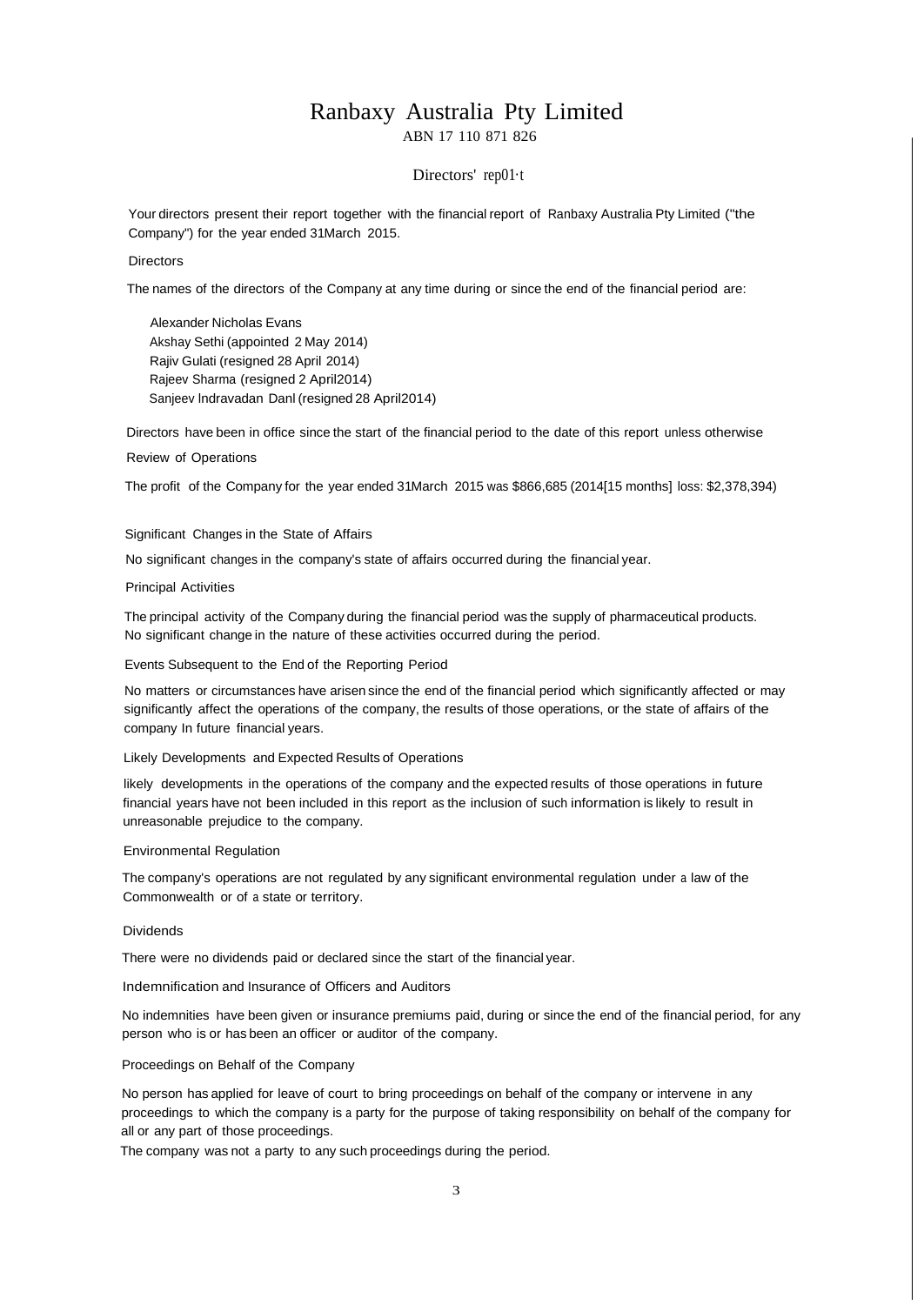Directors' report

Auditor's Independence Declaration

A copy of the auditor's independence declaration as required under s 307C of the Corporations Act 200lls set out on page 5.

Signed in accordance with a resolution of directors:

Dated this '2-4 ay of April 2015.

Alexander Evans Director Sydney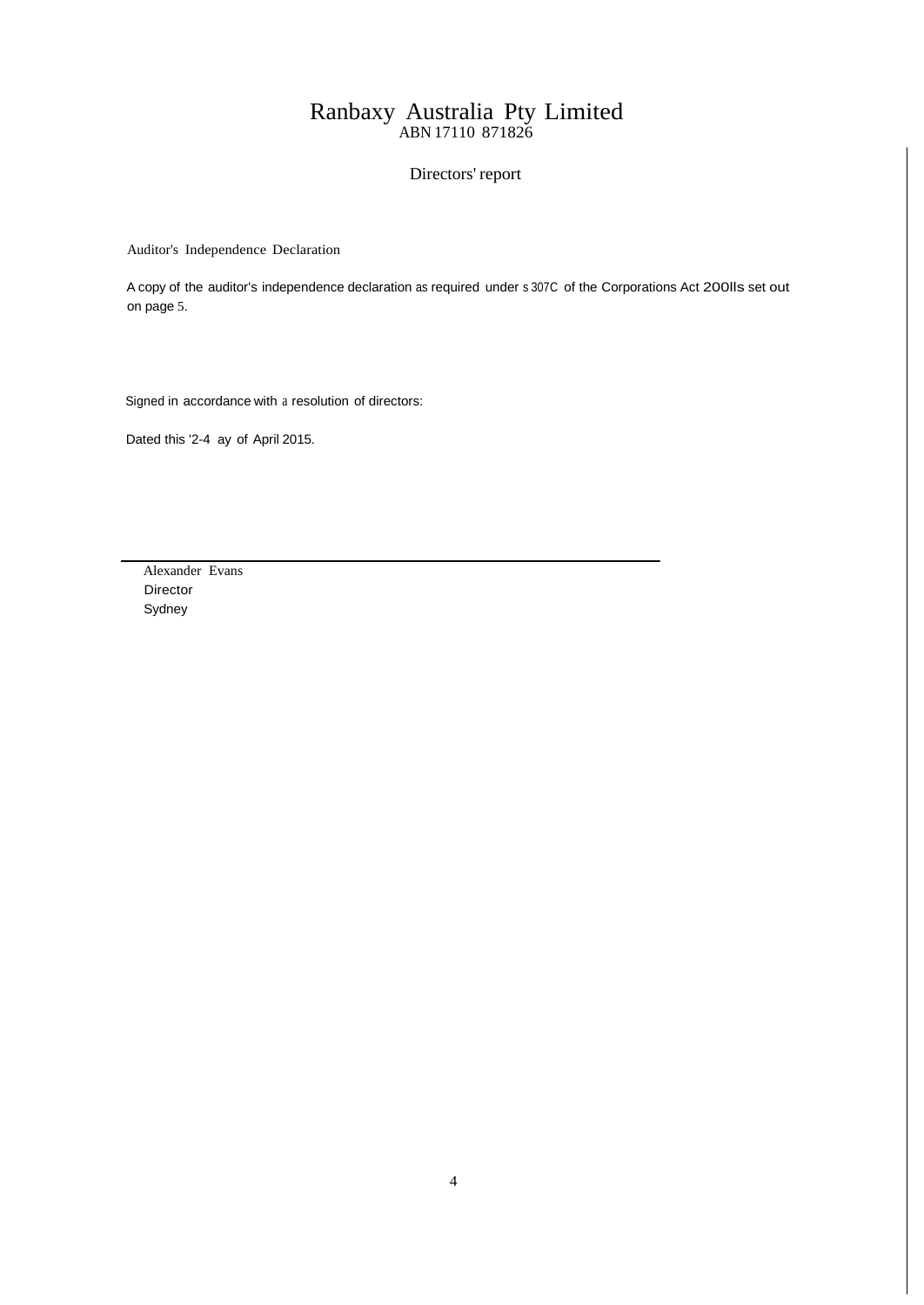# BOROUGHS ASSURANCE

CHARTERED ACCOUNTANTS

ABN 42 178 198 610 Level6, 77 Castlereagh Street Sydney NSW 2000, Australia DX 232, Sydney T +51 2 9930 7700 F +61 2 9930 7777 [mail@boroughs.net.au](mailto:mail@boroughs.net.au)  [www.boroughs.net.au](http://www.boroughs.net.au/)

# AUDITOR'S INDEPENDENCE DECLARATION UNDER SECTION 307C OF THE CORPORATIONS ACT 2001 TO THE DIRECTORS OF RANBAXY AUSTRALIA PTY LIMITED

In relation to our audit of the financial report of Ranbaxy Australia Pty Limited for the year ended 31 March 2015, to the best of my knowledge and belief, there have been:

- no contraventions of the auditor independence requirements of the Corporations Act 2001 in relation to the audit; and
- no contraventions of any applicable code of professional conduct in relation to the audit.

BOROUG ASSURANCE

Shane Chadwick Partner Sydney

Dated 29<sup>1</sup>h April 2015

Liability limited by a Scheme approved under the Professional Standards legislation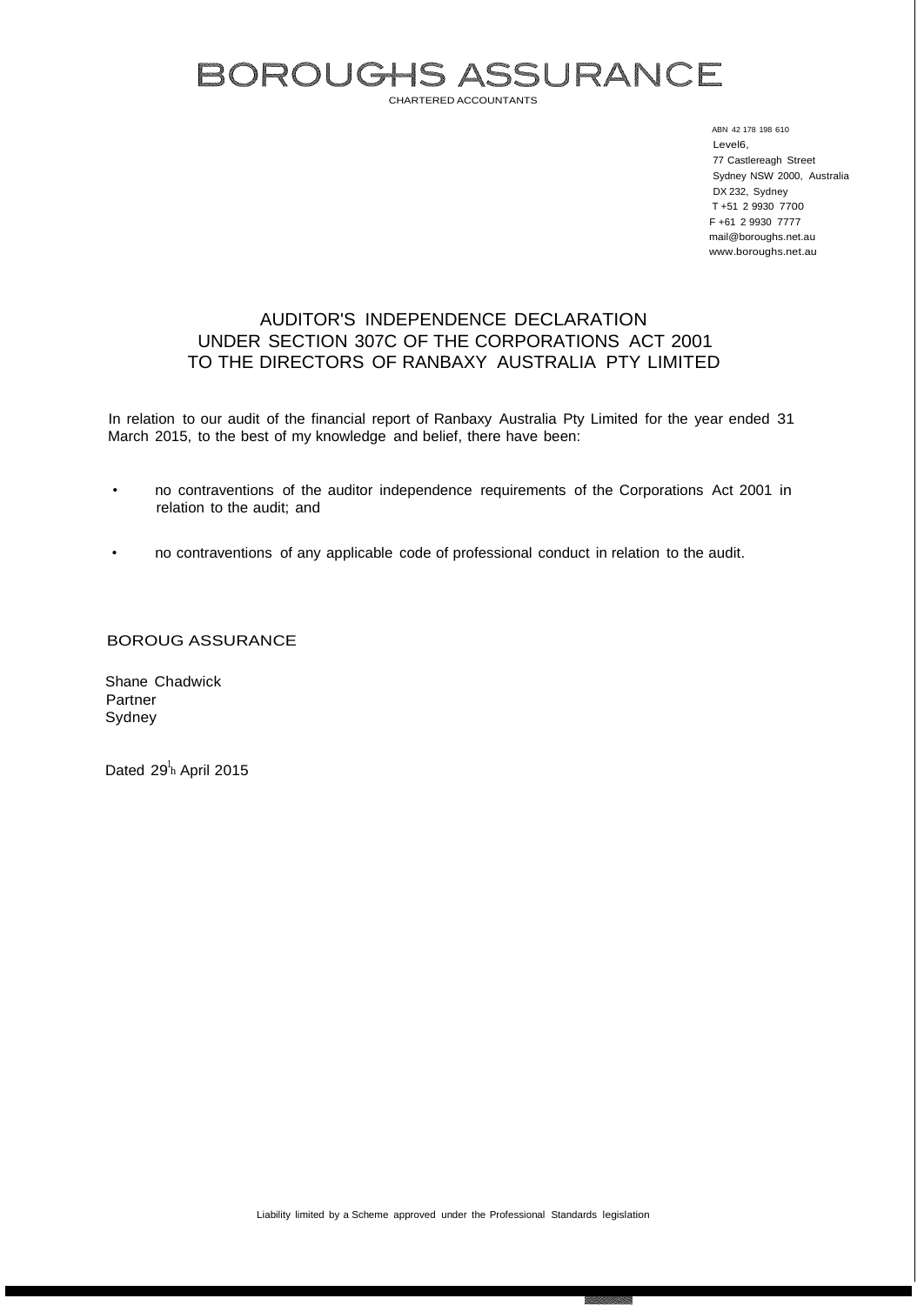# STATEMENT OF PROFIT OR LOSS & OTHER COMPREHENSIVE INCOME FOR THE YEAR ENDED 31 MARCH 2015

|                                           | Note                        | 2015<br>\$    | 2014              |
|-------------------------------------------|-----------------------------|---------------|-------------------|
|                                           |                             |               | \$                |
|                                           |                             | $(12$ Months) | $(15$ Months)     |
| Revenue                                   |                             | 35,175,022    | 26,159,832        |
| Cost of sales                             |                             | (23,044,993)  | $(1', 6!)$ 6,497} |
| Gross profit                              |                             | 12,130,029    | 8,503,335         |
| Distribution expenses                     |                             | (3,391,948)   | (3,169,337)       |
| Personnel expenses                        | 2(a)                        | (3,869,718)   | (4,323,548)       |
| Marketing expenses                        |                             | (384, 627)    | (461,894)         |
| Pharmaceutical license expenses           |                             | (927, 677)    | (903, 286)        |
| Administration expenses                   |                             | (677, 434)    | (1,102,303)       |
| Depreciation expense                      |                             | (85, 552)     | (76, 630)         |
| Legal and professional expenses           |                             | (1,026,347)   | (198, 433)        |
| Occupancy expenses                        |                             | (155, 825)    | (250, 543)        |
| Other expenses                            |                             | (252, 227)    | (270, 897)        |
| Results from operating activities         |                             | 1,358,675     | (2, 253, 534)     |
| Finance income                            |                             | 4,235         | 7,153             |
| Finance costs                             |                             | (496, 225)    | (132, 012)        |
| Net finance costs                         |                             | (491,990)     | (124, 859)        |
| Profit/(loss) before income tax           |                             | 866,685       | (2,378,394)       |
| Income tax expense                        | $\ensuremath{\mathfrak{Z}}$ |               |                   |
| Profit/(loss) for the period              |                             | 866,685       | (2,378,394)       |
| Other comprehensive income                |                             |               |                   |
| Total comprehensive income for the period |                             | 866,685       | (2,378,394)       |

The accompanying notes form part of these financial statements.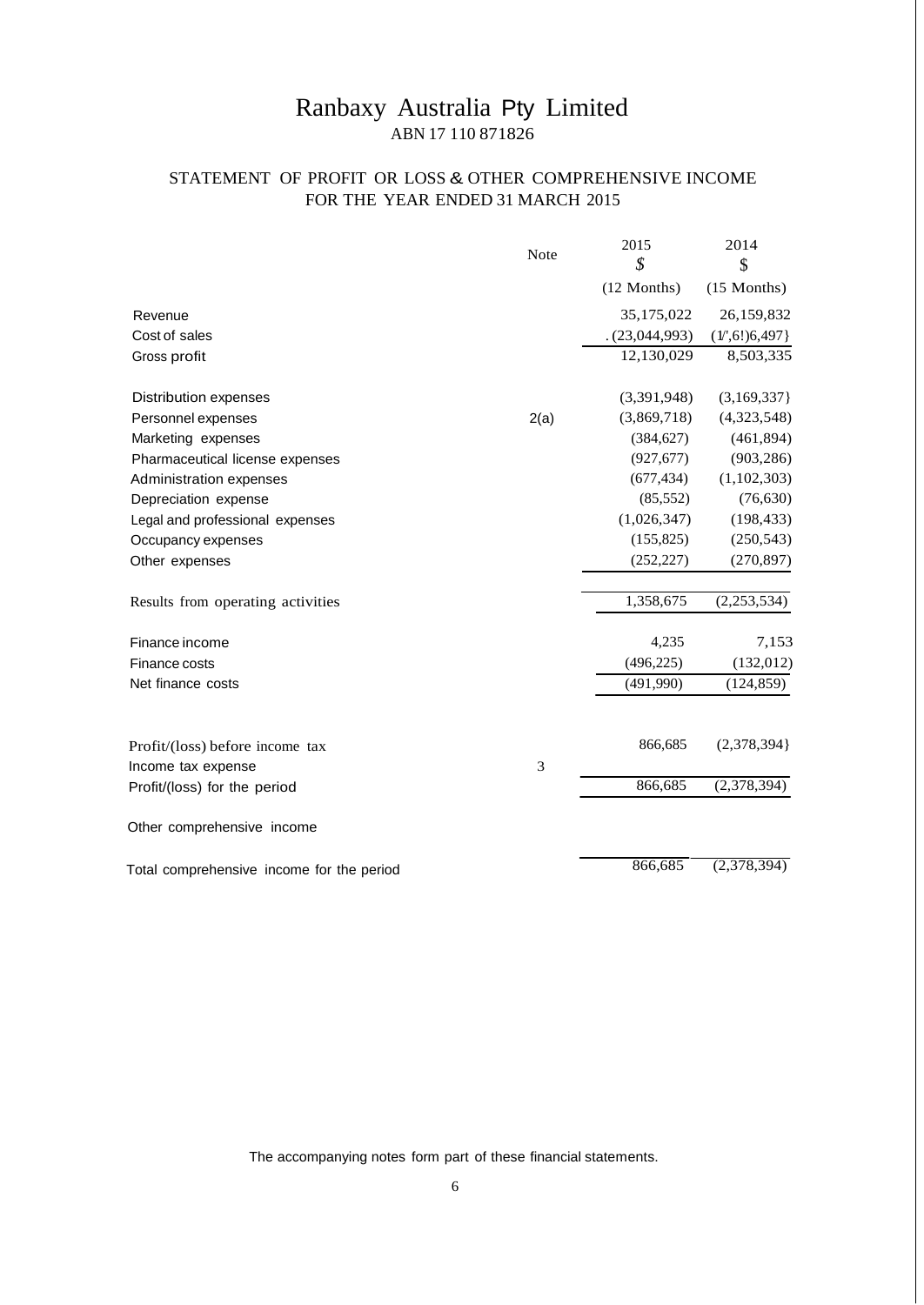# STATEMENT OF FINANCIAL POSITION AS AT 31MARCH 2015

|                               | Note           | 2015<br>\$     | 2014<br>\$     |
|-------------------------------|----------------|----------------|----------------|
| <b>CURRENT ASSETS</b>         |                |                |                |
| Cash and cash equivalents     | $\overline{4}$ | 1,685,149      | 2,103,806      |
| Trade and other receivables   | 5              | 4,473,953      | 5,128,630      |
| Inventories                   | 6              | 4,432,327      | 7,858,140      |
| Other assets                  | 7              | 94,831         | 164,836        |
| TOTAL CURRENT ASSETS          |                | 10,686,259     | 15,255,412     |
| NON-CURRENT ASSETS            |                |                |                |
| Property, plant and equipment | 8              | 127,956        | 207,759        |
| TOTAL NON-CURRENT ASSETS      |                | 127,956        | 207,759        |
| <b>TOTAL ASSETS</b>           |                | 10,814,215     | 15,463,171     |
| <b>CURRENT LIABILITIES</b>    |                |                |                |
| Trade and other payables      | 9              | 5,770,144      | 19,224,649     |
| Borrowings                    | 10             | 22,845,538     | 16,775,000     |
| Provisions                    | 11             | 381,415        | 189,292        |
| TOTAL CURRENT LIABILITIES     |                | 28,997,097     | 36,188,941     |
| NON CURRENT LIABILITIES       |                |                |                |
| Provisions                    | 11             | 73,399         |                |
| TOTAL NON-CURRENT LIABILITIES |                | 73,399         |                |
| <b>TOTAL LIABILITIES</b>      |                | 29,070,496     | 36,188,941     |
| <b>NET LIABILITY</b>          |                | (18, 256, 281) | (20, 725, 770) |
| <b>EQUITY</b>                 |                |                |                |
| Share capital                 | 12             | 9,200,000      | 9,200,000      |
| <b>Accumulated losses</b>     |                | (27, 456, 281) | (28, 322, 966) |
| <b>TOTAL DEFICIENCY</b>       |                | (18, 256, 281) | (19, 122, 966) |

The accompanying notes form part of these financial statements,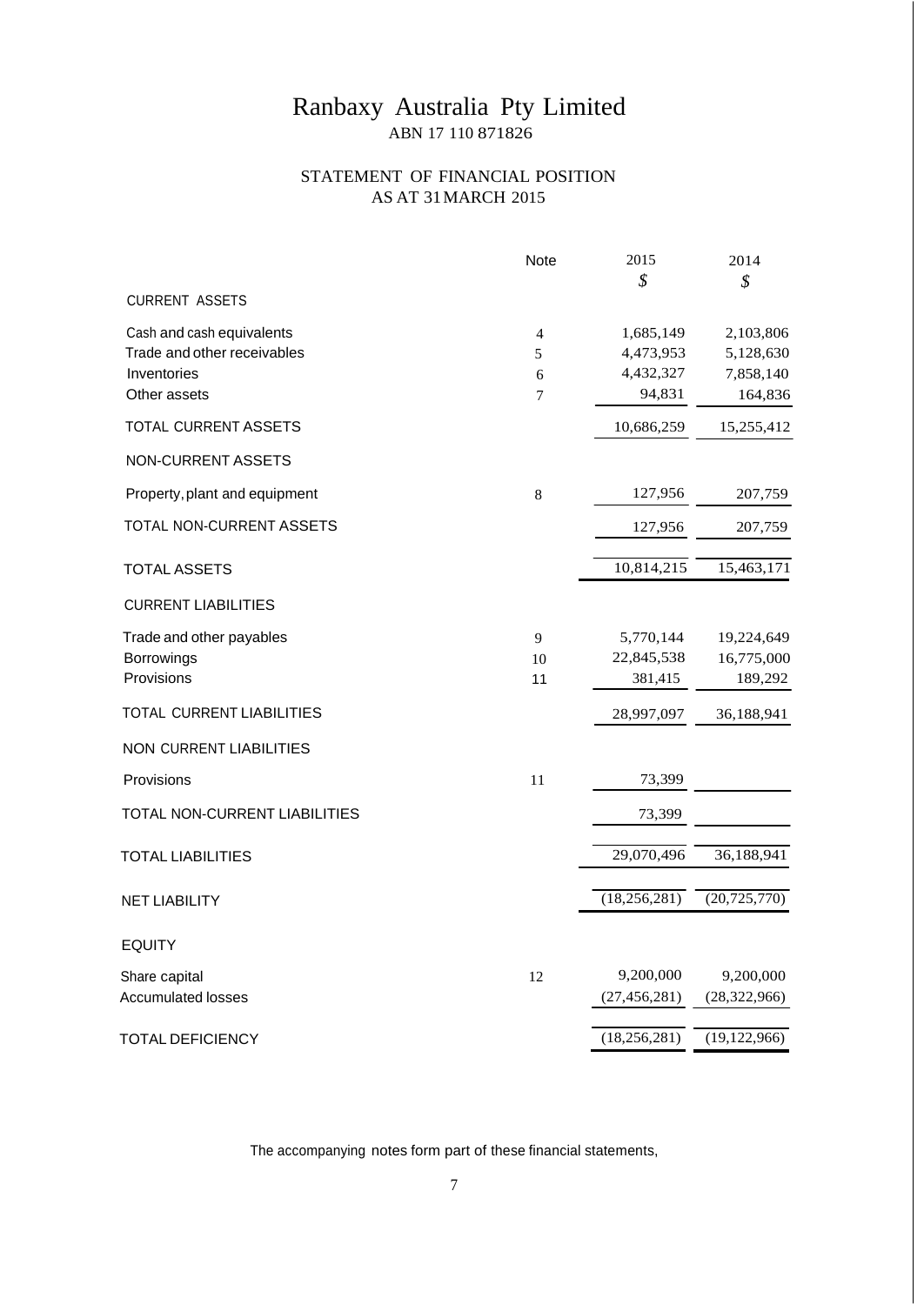# STATEMENT OF CHANGES IN EQUITY FOR THE YEAR ENDED 31 MARCH 2015

|                                           | Share capital | Accumulated        | Total equity   |
|-------------------------------------------|---------------|--------------------|----------------|
|                                           | \$            | losses             | \$<br>\$       |
| Balance at 1 January 2013                 | 9,200,000     | (25,944,572)       | (16,744,572)   |
| Comprehensive income                      |               |                    |                |
| Loss for the period                       |               | (2,378,394)        | (2,378,394)    |
| Other comprehensive income for the period |               |                    |                |
| Total comprehensive income for the period | 9,200,000     | (28, 322, 966)     | (19, 122, 966) |
| Balance at 31 March 2014                  | 9,200,000     | (28,322,966)       | (19, 122, 966) |
| Comprehensive income                      |               |                    |                |
| Profit for the year                       |               | 866,685            | 866,685        |
| Other comprehensive income for the year   |               |                    |                |
| Total comprehensive income for the year   | 9,200,000     | $\{27, 456, 281\}$ | ${18,256,281}$ |
| Balance at 31 March 2015                  | 9,200,000     | {27,456,281}       | 18,256,281     |

The accompanying notes form part of these financial statements.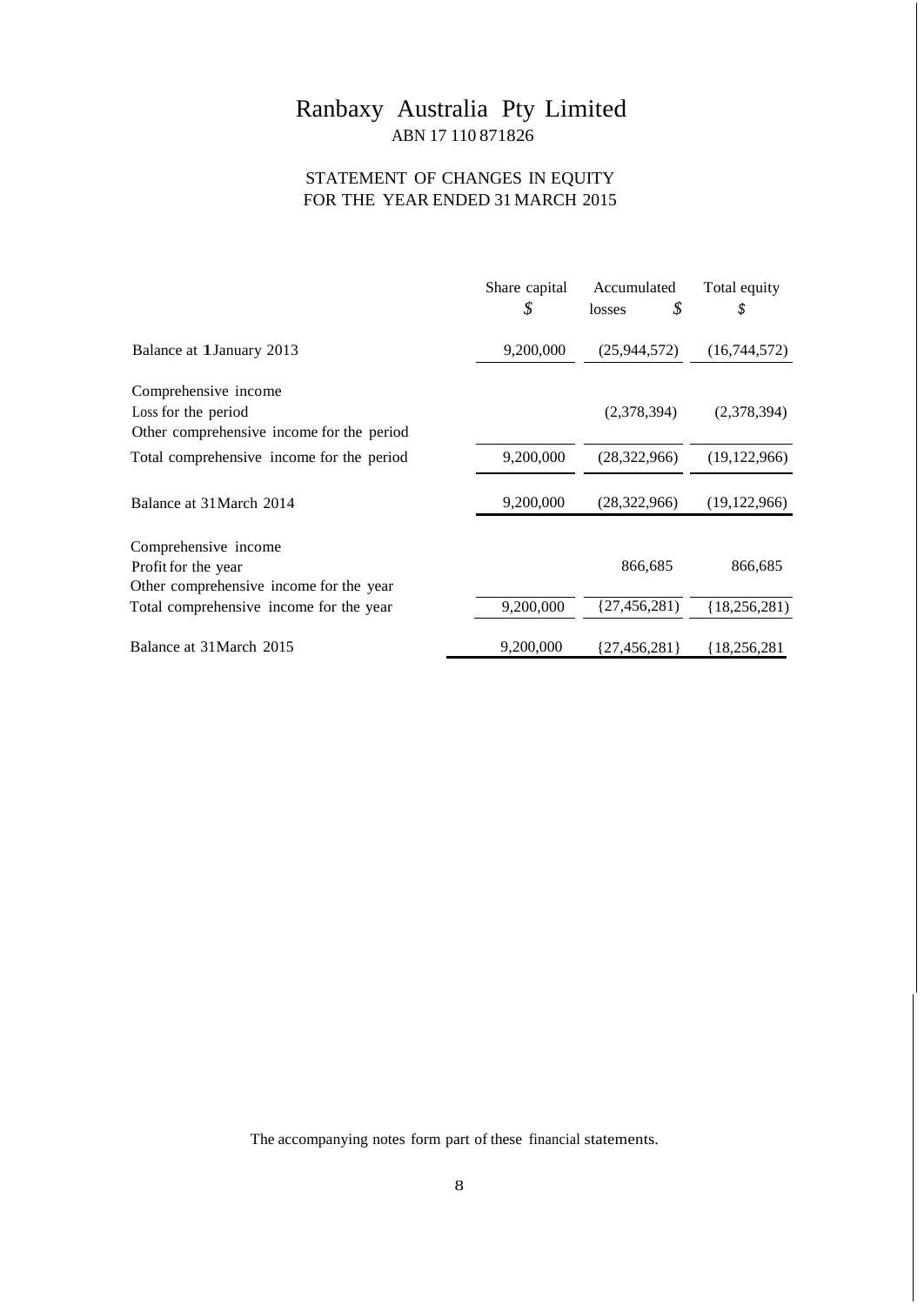# Ranbaxy Australia Pty Limited

ABN 17 110 871 826

# STATEMENT OF CASH FLOWS FOR THE YEAR ENDED 31 MARCH 2015

|                                           | <b>Note</b> | 2015           | 2014           |
|-------------------------------------------|-------------|----------------|----------------|
|                                           |             | \$             | \$             |
|                                           |             | $(12$ Months)  | $(15$ Months)  |
| CASH FLOWS FROM OPERATING ACTIVITIES      |             |                |                |
| Receipts from customers                   |             | 40,457,025     | 19, 107, 361   |
| Payments to suppliers and employees       |             | (47, 454, 002) | (29,827,543)   |
| Interest received                         |             | 4,235          | 7,153          |
| Finance costs                             |             | (231,000)      | (132,012)      |
| Net cash used in operating activities     | 16          | (7,223,742)    | (10, 845, 041) |
| CASH FLOWS FROM INVESTING ACTIVITIES      |             |                |                |
| Payment for property, plant and equipment |             | (5,749)        | (211,677)      |
| Net cash used in investing activities     |             | (5,749)        | (211,677)      |
| CASH FLOWS FROM FINANCING ACTIVITIES      |             |                |                |
| Loan from related party                   |             | 6,077,149      | 12,500,000     |
| Net cash provided by financing activities |             | 6,077,149      | 12,500,000     |
| Net increase/(decrease) in cash held      |             | (1,152,341)    | 1,443,282      |
| Cash at beginning of financial year       |             | 2,103,807      | 660,525        |
| Cash at end of financial year             |             | 951,466        | 2,103,807      |
|                                           |             |                |                |

The accompanying notes form part of these financial statements.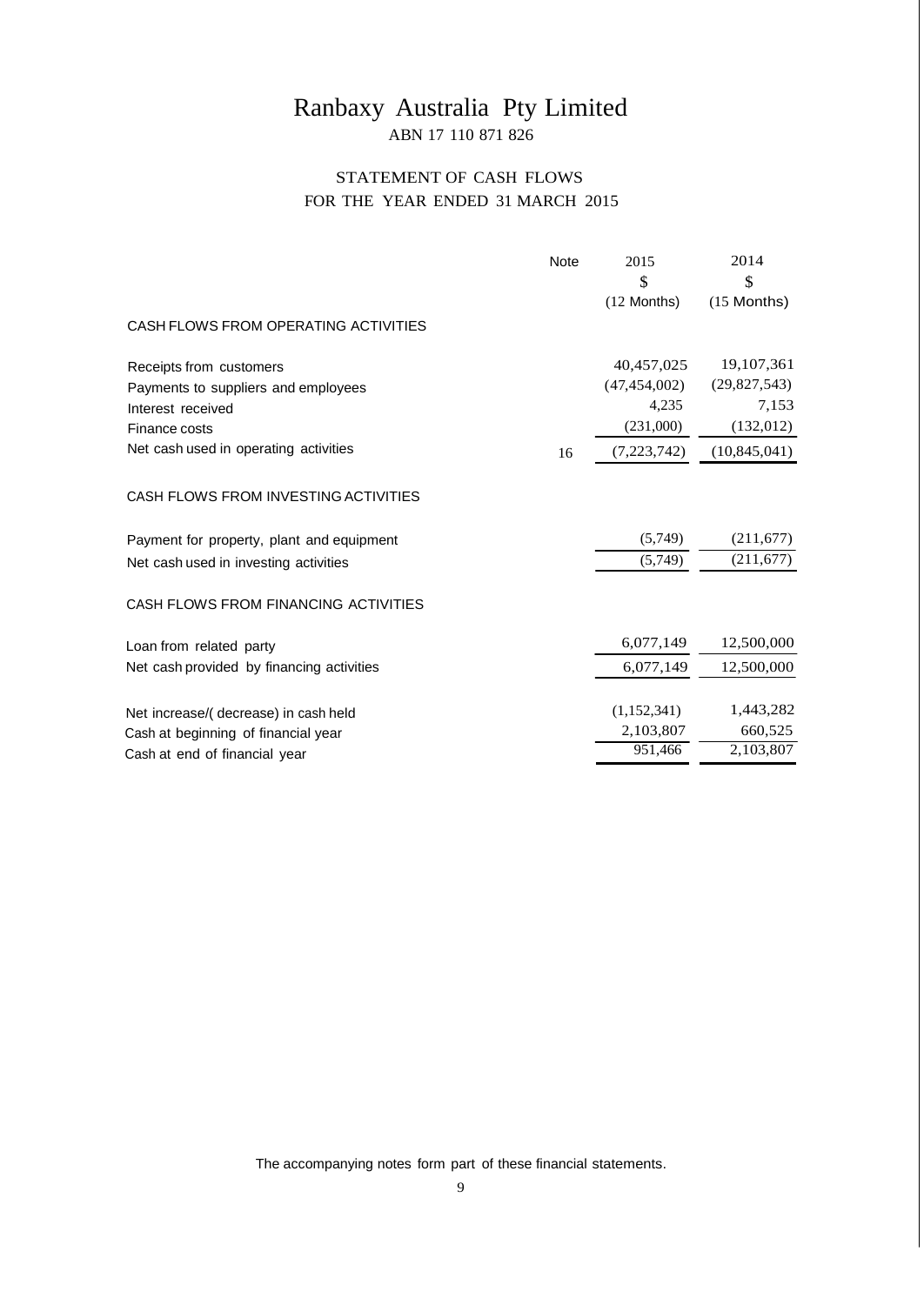#### NOTES TO THE FINANCIAL STATEMENTS FOR THE YEAR ENDED 31 MARCH 2015

#### NOTE 1: SUMMARY OF SIGNIFICANT ACCOUNTING POliCIES

Ranbaxy Australia Pty Limited (the Company) is a company Incorporated and domiciled in Australia.The parent company is Ranbaxy Netherlands(RNBV), a company incorporated in Netherlands. The financial statements are as at and for the year ended 31 March 2015.

The Company Is primarily involved in the supply of pharmaceutical products.

#### Basis of Preparation

The directors have prepared the financials statements on the basis that the Company is a non-reporting entity because there are no users dependent on general purpose financial statements. The financial statements are therefore special purpose financial statements that have been prepared in order to meet the requirements of the *Corporations Act 2001.*  The company is a for-profit entity for financial reporting purposes under Australian Accounting Standards.

The financial statements have been prepared in accordance with the mandatory Australian Accounting Standards applicable to entities reporting under the *Corporations Act 2001* and the significant accounting policies disclosed below, which the directors have determined are appropriate to meet the needs of members. Such accounting policies are consistent with the previous period unless stated otherwise,

The financial statements, except for the cash flow information, have been prepared in Australian dollars on an accruals basis and are based on historical costs unless otherwise stated in the notes. The amounts presented In the financial statements have been rounded to the nearest dollar.

#### a Use of estimates and judgements

The preparation of financial statements requires management to make judgments, estimates and assumptions that affect the application of accounting policies and the reported amounts of assets, liabilities, income and expenses. Actual results may differ from these estimates.

Estimates and underlying assumptions are reviewed on an ongoing basis. Revisionsto accounting estimates are recognised in the period in which the estimate is revised and In any future periods affected.

b Going concern

The financial statements have been prepared on a going concern basis, notwithstanding as at 31 March 2015 the Company had a deficiency of net assets of \$18,256,281(2014: \$19,122,966).

The ability of the Company to continue as a going concern is dependent upon the ongoing financial support from its parent entity to the level required by the Company to allow It to fulfil all obligations as and when they fall due for a period of no lessthan twelve months from the date of signing these financial statements. The reliance on the parent entity support gives rise to a material uncertainty which may affect the company's ability to continue as a going concern. The parent entity has confirmed In writing that it will provide ongoing financial support, including that it will not call for repayment outstanding balances at 31 March 2015, unless the Company is able to financially make such repayments without impairing its ability to conduct its normal business operations and pay other liabilities.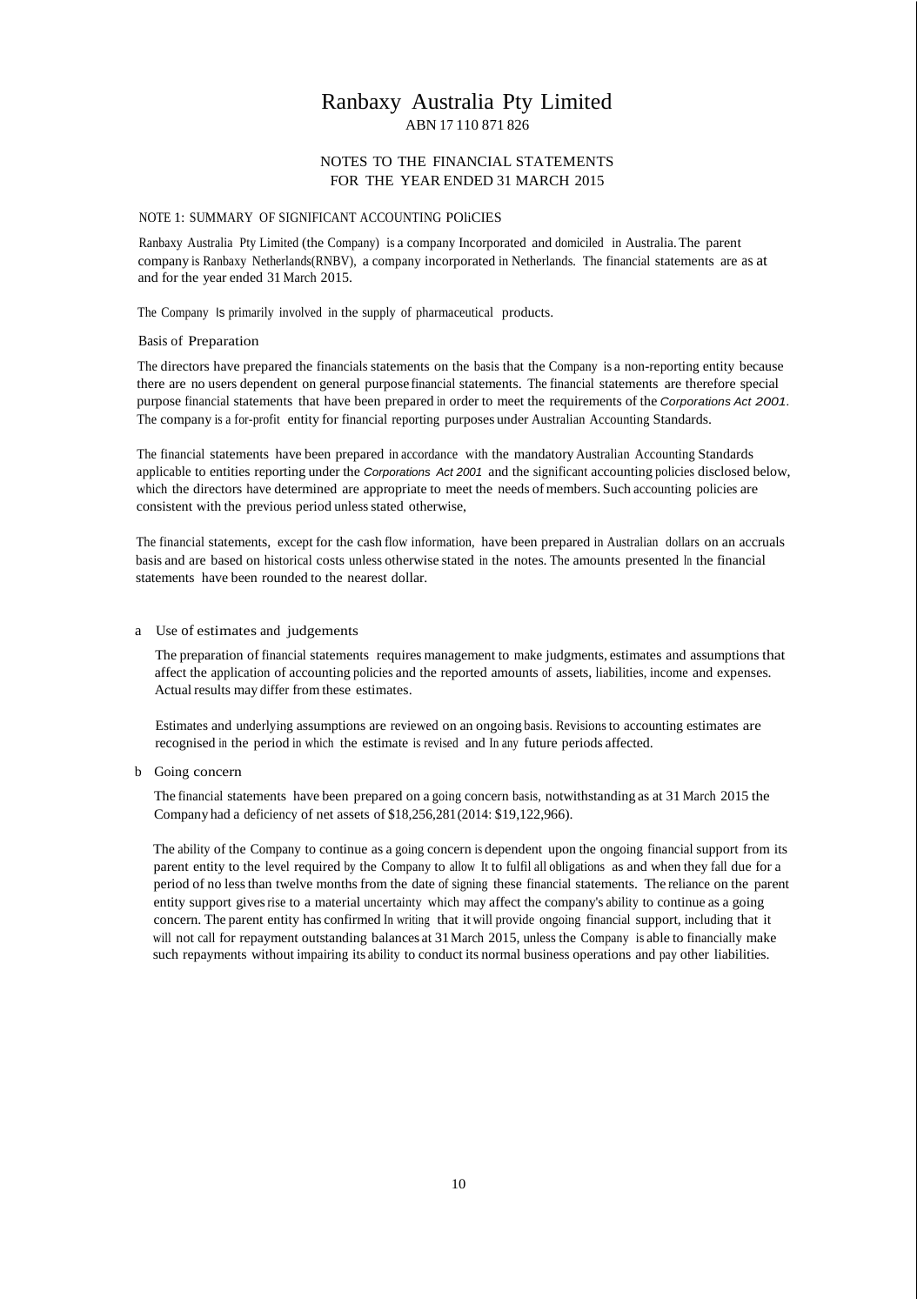#### NOTES TO THE FINANCIAL STATEMENTS FOR THE YEAR ENDED 31 MARCH 2015

#### NOTE 1: SUMMARY OF SIGNIFICANT ACCOUNTING POLICIES

b Going concern (Continued)

The directors therefore believe that the Company will continue to fulfil all obligations as and when they fall due for the foreseeable future, being at least twelve monthsfrom the date of signing these financial statements, and accordingly consider that the Company's financial statements shoLild be prepared on a going concern basis. Accordingly, no adjustments have been made to the financial report relating to the recoverability and classification of recorded asset amounts, or to amounts and classification of liabilities that might be necessary should the Company not continue as a going concern.

#### c Foreign currency transactions and balances

Transactions in foreign currencies are translated to the respective functional currency of the Company at exchange rates at the dates of the transactions. Monetary assets and liabilities denominated in foreign currencies at the reporting date are retranslated to the functional currency at the exchange rate at that date. The foreign currency gain or loss on monetary Itemsis the difference between amortised cost In the functional currency at the beginning of the period, adjusted for effective interest and payments during the period, and the amortised cost in foreign currency translated at the exchange rate at the end of the year. Foreign currency differences arising on retranslation are recognised in profit or loss.

- d Financial instruments
	- (I) Financial assets are recognised initially on the date at which the Company becomes a party to the contractual provisions of the instrument.

The Company derecog11ises a financial asset when the contractual rights to the cash flows from the asset expire, or it transfers the rights to receive the contractual cash flows on the financial asset in a transaction In which substantially all the risks and rewards of ownership of the financial asset are transferred. Any interest in transferred financial assets that is created or retained by the Company is recognised as a separate asset or liability.

The Company has the following non-derivative financial assets: trade and other receivables and cash and cash equivalents.

#### Trade and other receivables

Trade and other receivables are recognised initially at fair value plus any directly attributable transaction costs, and are subsequently measured at amortised cost using the effective interest method, less any impairment losses.

Cash and cash equivalents

Cash and cash equivalents comprise cash balances and call deposits with original maturities of three months or less.

(ii) Non-derivative financial liabilities

Financial liabilities are recognised initially on the date at which the Company becomes a party to the contractual provisions of the instrument. The Company derecognises a financial liability when its contractual obligations are discharged or cancelled or expire.

Financial assets and liabilities are offset and the net amount presented in the statement offinancial position when, and only when, the Company has a legal right to offset the amounts and intends either to settle on a net basis or to realise the asset and settle the liability simultaneously.

The Company hasthe following non-derivative financial liabilities: loans and borrowings and trade and other payables.

Such financial liabilities are recognised initially at fair value plus any directly attributable transaction costs. Subsequent to initial recognition these financial liabilities are measured at amortised cost using the effective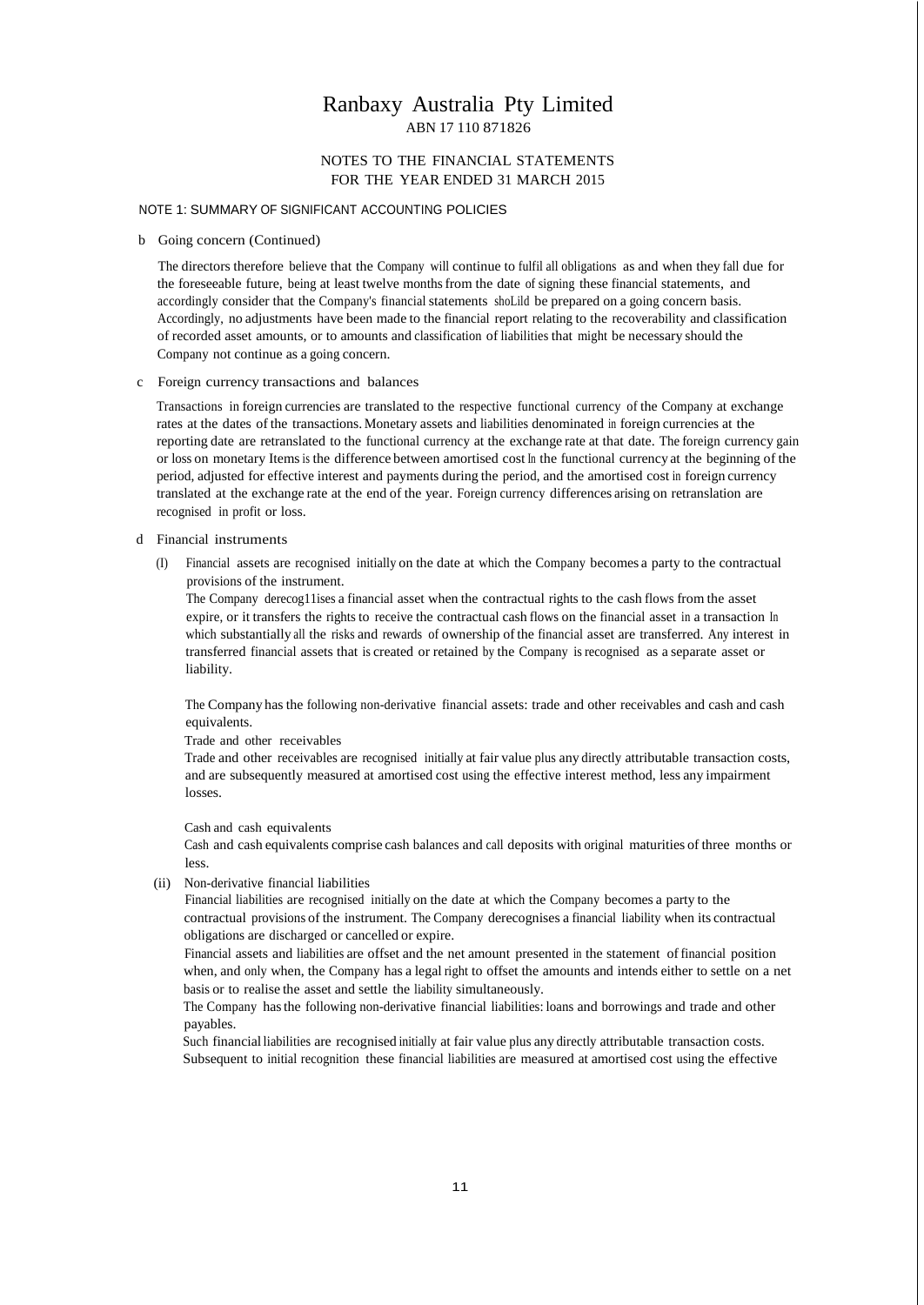#### NOTES TO TIIE FINANCIAL STATEMENTS FOR TIIE YEAR ENDED 31 MARCH 2015

#### NOTE 1: SUMMARY OF SIGNIFICANT ACCOUNTING POLICIES

- d Financial instruments (continued)
	- (Iii) Share capital

Ordinary shares are classified as equity. Incremental costs directly attributable to the issue of ordinary shares are recognised as a deduction fromequity, net of any tax effects.

e Income Tax

Income tax expense comprises current tax and deferred tax. Current tax and deferred tax are recognised in profit or loss except to the extent that it relates to a business combination, or items recognised directly in equity or in other comprehensive Income.

Current tax isthe expected tax payable or receivable on the taxable income or loss for the year, using tax rates enacted or substantively enacted at the reporting date, and any adjustment to tax payable in respect of previous years.

Deferred tax is recognised in respect of temporary differences between the carrying amounts of assets and liabilities for financial reporting purposes and the amounts used for taxation purposes. Deferred tax is not recognised for the following temporary differences: the initial recognition of assets or liabilities in a transaction that is not a business combination and that affects either accounting r1or taxable profit or loss.

Deferred tax is measured at the tax rates that are expected to be applied to temporary differences when they reverse, based on the laws that have been enacted orsubstantively enacted by the reporting date. Deferred tax assets and liabilities are offset if there is a legally enforceable right to offset current tax liabilities and assets, and they relate to income taxes levied by the same tax authority on the same taxable entity, or on different tax entities, but they intend to settle current tax liabilities and assets on a net basts or their tax assets and liabilities will be realised simultaneously.

<sup>A</sup> deferred tax asset is recognised for unused tax losses, tax credits and deductible temporary differences, to the extent that it is probable that future taxable profits will be available against which they can be utilised. Deferred tax assets are reviewed at each reporting date and are reduced to the extent that it is no longer probable that the related tax benefit will be realised.

#### f Inventories

Inventories are measured at the lower of cost and net realisable value. The cost of inventories is based on the firstin first-out principle, and includes expenditure incurred in acquiring the Inventories and other costs incurred in bringing them to their existing location and condition.

Net realisable value isthe estimated selling price in the ordinary course of business, lessthe estimated costs of completion and selling expenses.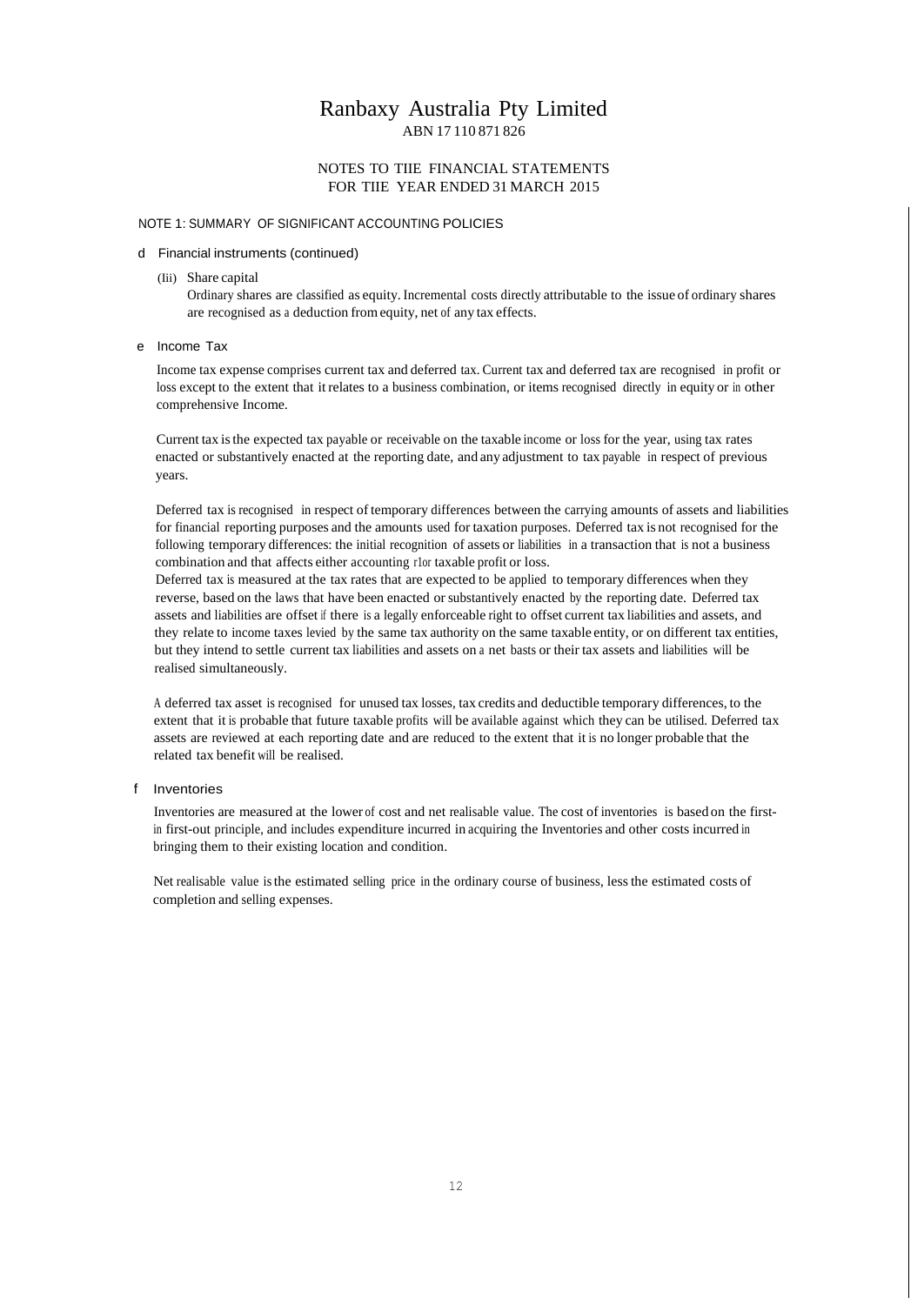#### NOTES TO THE FINANCIAL STATEMENTS FOR THE YEAR ENDED 31 MARCH 2015

#### NOTE 1:SUMMARY OF SIGNIFICANT ACCOUNTING POLICIES

- g Property, Plant and Equipment
	- (i) Recognition and measurement

Items of property, plant and equipment are measured at cost less accumulated depreciation and accumulated impairment losses.

Cost includes expenditure that Is directly attributable to the acquisition of the asset.

When parts of an item of property, plant and equipment have different useful lives, they are accounted for as separate items(major components) of property, plant and equipment.

The gain or loss on disposal of an item of property, plant and equipment is determined by comparing the proceeds from disposal with the carrying amount ofthe property, plant and equipment and isrecognised net within other income/other expenses in profit or loss.

(ii) Subsequent costs

The cost of replacing a component of an item of property, plant and equipment isrecognised in the carrying amount of the item if it is probable that the future economic benefits embodied within the component will flow to the Company, and its cost can be measured reliably. The carrying amount ofthe replaced part is derecognised. The costs of the day-to-day servicing of property, plant and equipment are recognised in profit or loss as incurred.

(iii) Depreciation

Depreciation is based on the cost of an asset less its residual value. Significant components of Individual assets are assessed and if a component has a useful life that is different from the remainder of that asset. That component is depreciated separately.

Depreciation is recognised in profit or loss on a straight-line basis over the estimated useful lives of each component of an Item of property, plant and equipment.

The depreciation rates used for each class of depreciable assets are:

| Class of Fixed Asset   | <b>Depreciation Rate</b> |
|------------------------|--------------------------|
| Furniture and fittings | 33%                      |

Office equipment 33%

Depreciation methods, depreciation rates and residual values are reviewed at each financial year-end and adjusted If appropriate.

h Leases payments

Leases of fixed assets, where substantially all the risl<s and benefits Incidental to the ownership of the asset (but not the legal ownership) are transferred to the company, are classified asfinance leases.

Finance leases are capitalised by recognising an asset and a liability at the lower amounts equal to the fair value of the leased property or the present value of the minimum lease payments, including any guaranteed residual values. Lease payments are allocated between the reduction of the lease liability and the lease interest expense for the period.

Leased assets are depreciated on a straight-line basis over the shorter of their estimated useful lives or the lease term.

Lease payments for the operating leases, where substantially all the risks and benefits remain with the lessor, are recognised as expenses on a straight-line basis over the lease term.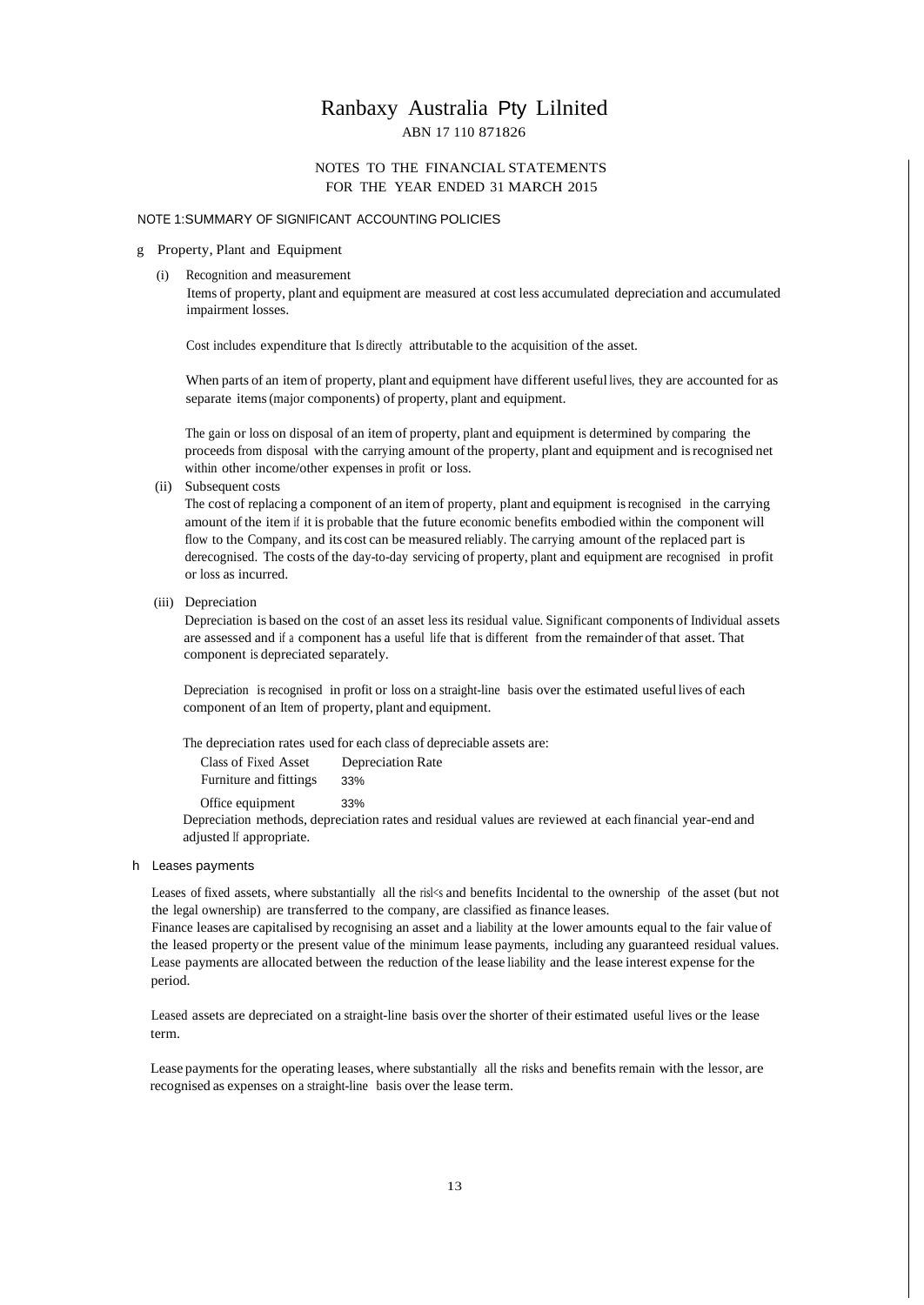#### NOTES TO THE FINANCIAL STATEMENTS FOR THE YEAR ENDED 31 MARCH2015

#### NOTE 1:SUMMARY OF SIGNIFICANT ACCOUNTING POLICIES

#### Impairment of Assets

(i) Non-derivative financial assets

<sup>A</sup> financial asset is assessed at each reporting date to determine whether there is objective evidence that it is impaired. A financial asset is impaired if objective evidence indicates that a loss event has occurred after the Initial recognition ofthe asset, and that the loss event had a negative effect on the estimated future cash flows of that asset that can be estimated reliably.

Objective evidence that financial assets are impaired can include default or delinquency by a debtor, restructuring of an amount due to the Company on terms that the Company would not consider otherwise, indications that a debtor or issuer will enter bankruptcy.

The Company considers evidence ofimpairment for receivables at both a specific asset and collective level. All individually significant receivables are assessed forspecific impairment. All individually significant receivables found not to be specifically impaired are then collectively assessed for any impairment that has been incurred but not yet identified. Receivables that are not individually significant are collectively assessed for Impairment by grouping together receivables with similar risk characteristics.

In assessing collective impairment the Company uses historical trends of the probability of default, timing of recoveries and the amount of loss incurred, adjusted for management's judgement as to whether current economic and credit conditions are such that the actual losses are likely to be greater or lessthan suggested by historical trends.

An impairment loss in respect of a financial asset measured at amortised cost is calculated asthe difference between its carrying amount and the present value of the estimated future cash flows discounted at the asset's original effective interest rate. Losses are recognised in profit *or* loss and reflected in an allowance account against receivables. When a subsequent event causesthe amount of impairment loss to decrease, the decrease in impairment loss is reversed through profit or loss.

(ii) Non-financial assets

The carrying amounts of the Company's non-financial assets, other than inventories, are reviewed at each reporting date to determine whether there is any indication of impairment. If any such indication exists, then the asset's recoverable amount is estimated.

The recoverable amount of an asset or cash-generating unit is the greater of its value in use and its fair value less costs to sell. In assessing value in use, the estimated future cash flows are discounted to their present value using a pre-tax discount rate that reflects current market assessments of the time value of money and the risks specific to the asset. For the purpose of impairment testing, assets that cannot be tested individually are grouped together into the smallest group of assets that generates cash inflows from continuing use that are largely Independent of the cash inflows of other assets or groups of assets (the "cash-generating unit").

An impairment loss is recognised if the carrying amount of an asset or its CGU exceeds its estimated recoverable amount. Impairment losses are recognised in profit or loss. Impairment losses recognised in respect of CGUs are allocated to reduce the carrying amounts of the other assets in the unit (group of units) on a pro rata basis.

Impairment lossesrecognised in prior periods are assessed at each reporting date for any indications that the loss has decreased or no longer exists. An impairment loss is reversed if there has been a change in the estimates used to determine the recoverable amount. An impairment loss is reversed only to the extent that the asset's carrying amount does not exceed the carrying amount that would have been determined, net of depreciation or amortisation, if no impairment loss had been recognised.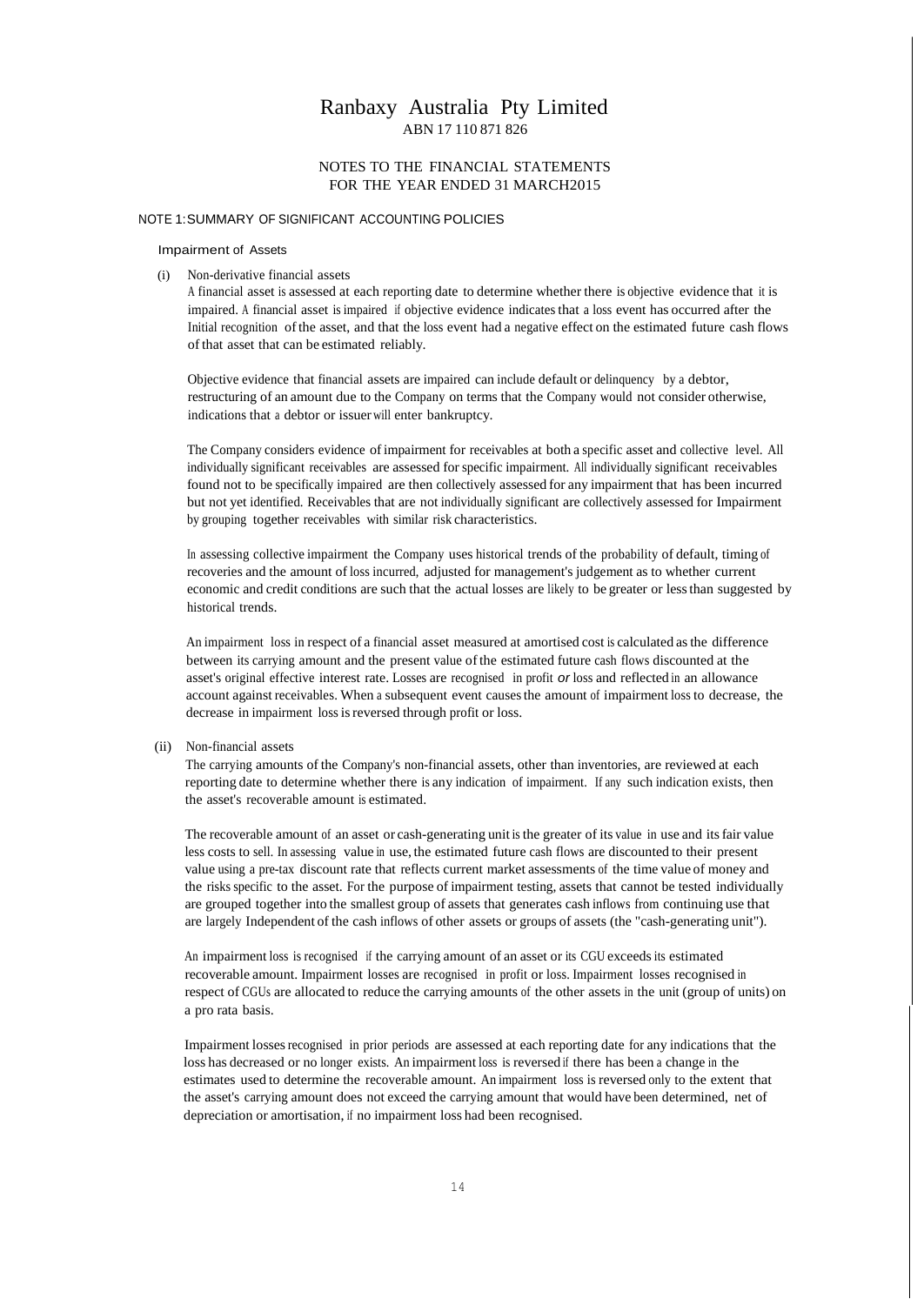#### NOTES TO THE FINANCIAL STATEMENTS FOR THE YEAR ENDED 31 MARCH 2015

#### NOTE 1: SUMMARY OF SIGNIFICANT ACCOUNTING POLICIES

#### Employee Benefits

(i) Defined contribution plans

A defined contribution plan Is a post-employment benefit plan under which an entity pays fixed contributions into a separate entity and will have no legal or constructive obligation to pay further amounts. Obligations for contributionsto defined contribution plans are recognised as an employee benefit expense in profit or lossin the periods during which services are rendered by employees.

(ii) Short-term benefits

Short-term employee benefit obligations are measured on an undlscounted basis and are expensed as the related service is provided.

A liability isrecognised for the amount expected to be paid undershort-term cash bonus or profit-sharing plans if the Company has a present legal or constructive obligation to pay this amount as a result of past service provided by the employee and the obligation can be estimated reliably.

#### (iii) Other long-term benefits

Provision Is made for employees' long service leave and annual leave entitlements not expected to be settled wholly within 12 months after the end of the annual reporting period in which the employees render the related service. Other long-term employee benefits are measured at the present value of the expected future payments to be made to employees. Expected future paymentsincorporate anticipated future wage and salaries levels, duration of service and employee departures and are discounted at rates determined by reference to market yields at the end of the reporting period on government bonds that have maturity dates that approximate the terms of the obligation. Upon the remeasurement of obligations for other long-term employee benefits, the net change in the obligation isrecognised in profit or loss as a part of employee benefits expense.

The company's obligations for long-term employee benefits are presented as non-current provisions in its statement of financial position, except where the company does not have an unconditional right to defer settlement for at least 12 months after the end of the reporting period, in which case the obligations are presented as current provisions.

#### k Provisions

A provision is recognised if, as a result of a past event, the Company has a present legal or constructive obligation that can be estimated reliably, and it is probable that an outflow of economic benefits will be required to settle the obligation. Provisions are determined by discounting the expected future cash flows at a pre-tax rate that reflects current market assessments of the time value of money and the risks specific to the liability.

#### Rebate claims

A provision for future claims for rebates fromcustomers is recorded to reflect claims which are expected to be made based on sales made prior to the period end. This is recorded as an adjustment to revenue in the statement of comprehensive income.

#### Revenue

Revenue from the sale of goods in the course of ordinary activities is measured at the fair value of the consideration received or receivable, net of returns, trade discounts and rebates. Revenue is recognised when persuasive evidence exists, usually in the form of an executed sales agreement. that the significant risks and rewards of ownership have been transferred to the buyer, recovery of the consideration is probable, the associated costs and possible return of goods can be estimated reliably, there is no continuing management involvement with the goods, and the amount of revenue can be measured reliably. If it is probable that discounts will be granted and the amount can be measured reliably, then the discount is recognised as a reduction of revenue as the sales are recognised.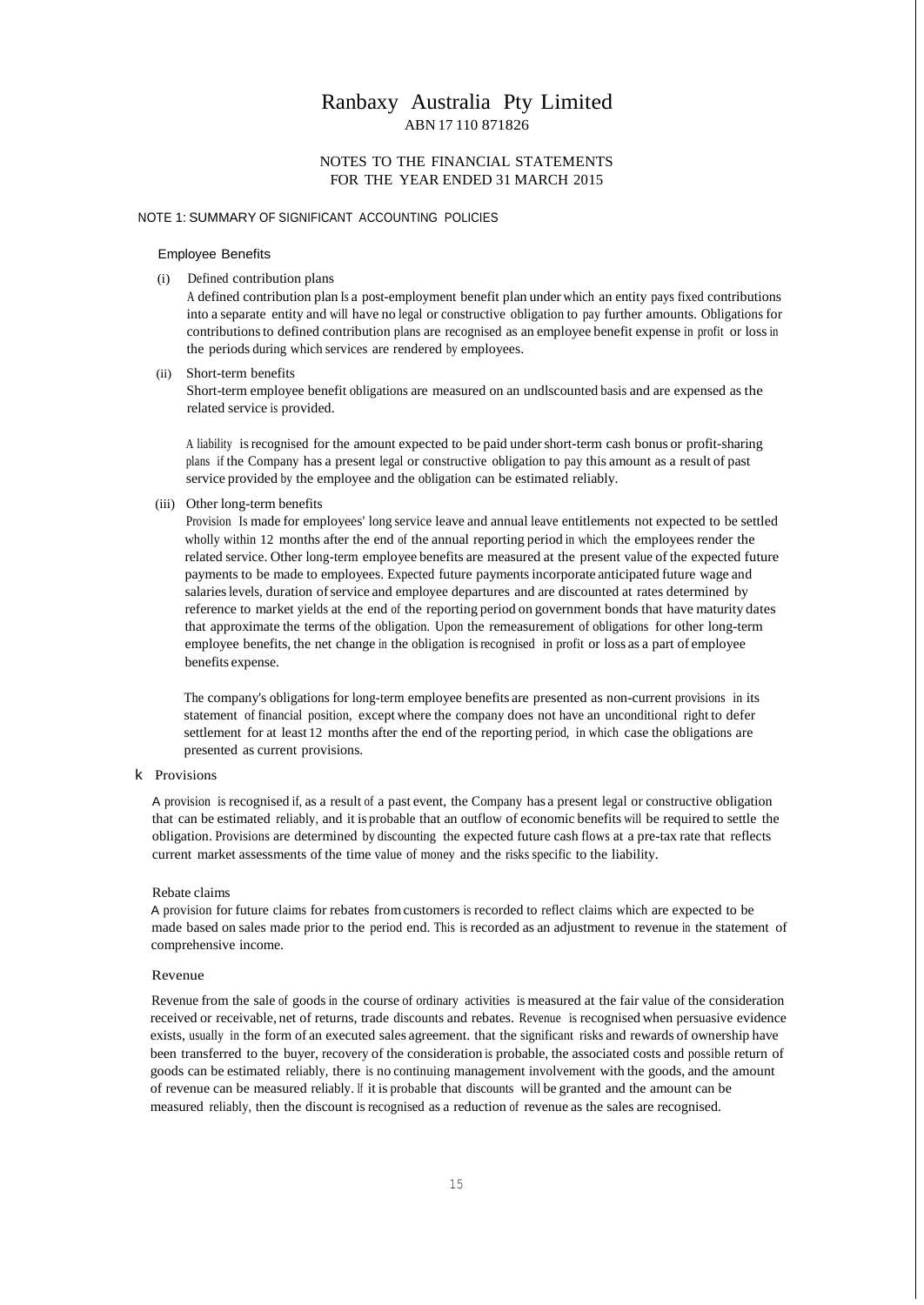#### NOTES TO THE FINANCIAL STATEMENTS FOR THE YEAR ENDED 31 MARCH 2015

#### NOTE 1: SUMMARY OF SIGNIFICANT ACCOUNTING POLICIES

#### m Finance income and finance costs

Finance income comprises interest income on cash and cash equivalents and foreign exchange gains. Interest income is recognised asit accrues in profit or loss, using the effective interest method.

Finance costs comprise interest expense on borrowings and foreign exchange losses. Interest expense is recognised in profit or loss using the effective interest method.

Foreign currency gains and losses are reported on a net basis as either finance income or finance cost depending on whether foreign currency movements are in a net gain or net loss position.

n Goods and Services Tax (GST)

Revenue, expenses and assets are recognised net of the amount of goods and services tax (GST), except where the amount of GST incurred is not recoverable fromthe taxation authority. In these circumstances, the GST is recognised as part of the cost of acquisition of the asset or as part of the expense.

Receivables and payables are stated with the amount of GST included. The net amount of GST recoverable from, or payable to, the ATO is included as a current asset or liability in the statement of financial position.

Cash flows are included in the statement of cash flows on a gross basis. The GST components of cash flow arising from investing and financing activities which are recoverable from, or payable to, the ATO are classified as operating cash flows.

o Comparative Figures

When required by AccountingStandards, comparative figures have been adjusted to conform to changes in presentation for the current financial period.

p Key Estimates and Judgments

#### Allowance for inventory obsolescence

The allowance for inventory obsolescence is determined with regard to the expiry date of each stock item on hand at balance date. An allowance is made for items that fall within the following expiry categories: lessthan sixmonths from balance date, shelf life between six months and 12 monthsfrom balance date, discontinued, obsolete and shelf life lessthan 50% where life of product exceeds 2 years.

#### Discounts and rebates

Discounts and rebates for pharmaceutical products sold by the Company to its wholesalers but estimated to be unsold by the wholesalers at year end are recorded as accrued discounts and rebates. The Company may incur discounts and rebates that differ from its original estimate.

#### Deferred tax assets

The Company's accounting policy for taxation requires management's judgement in assessing whether deferred tax assets are recognised in the Statement of Financial Position. Deferred tax assets, including those arising from unrecouped tax losses, capital losses and temporary differences, are recognised only where it is considered more likely than not they will be recovered, which is dependent on the generation of sufficient taxation profits.

Assumptions about the generation offuture taxable profits depend on management's estimates of future cash flows. These depend on estimates of future revenues, operating costs, capital expenditure and other capital management transactions.Judgements are also required about the application of income tax legislation. These judgements and assumptions are subject to risk and uncertainty, hence there is possibility that changesin circumstances will alter expectations, which may impact the amount of other tax losses and temporary differences not yet recognised.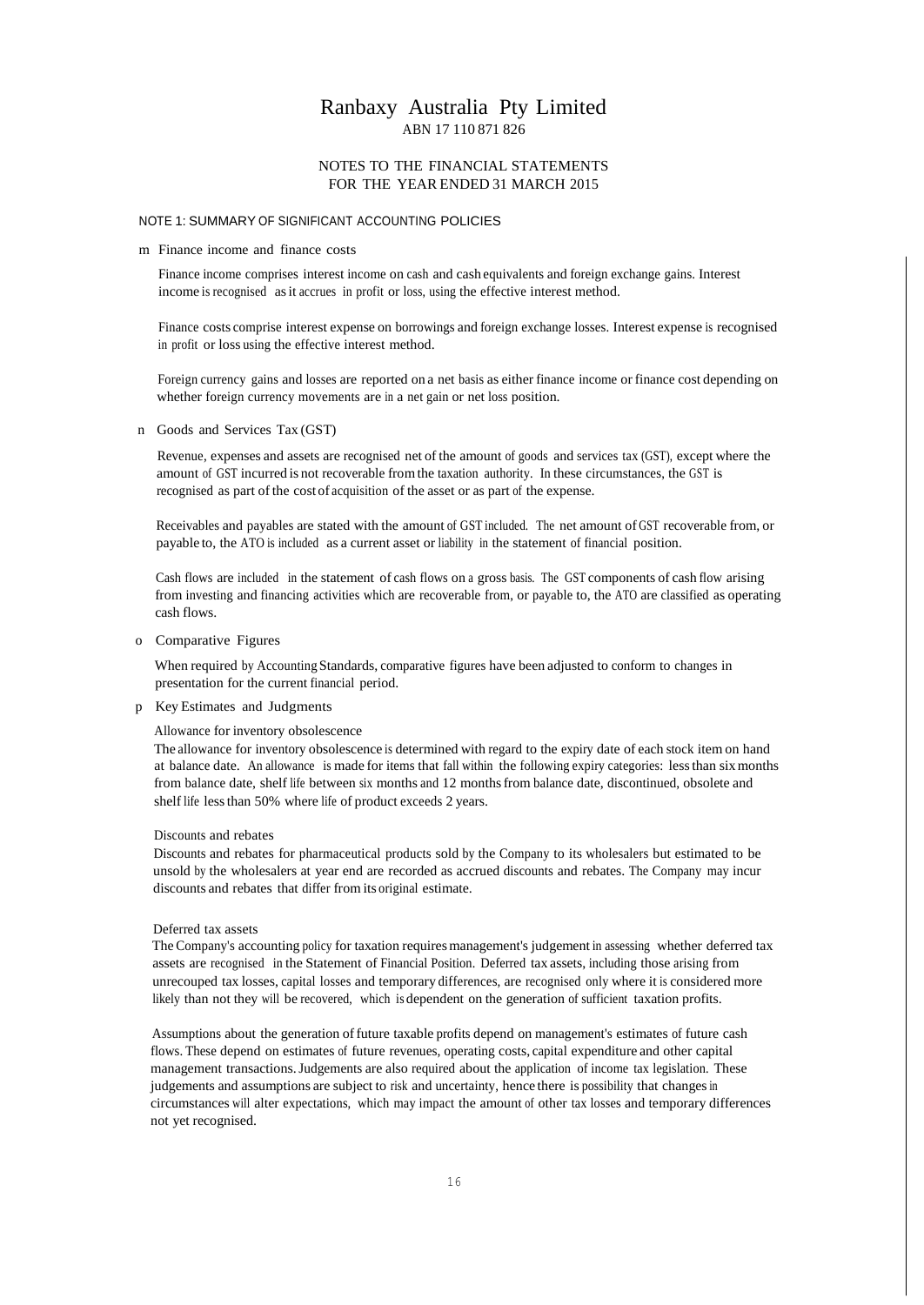### NOTES TO THE FINANCIAL STATEMENTS FOR THE YEAR ENDED 31 MARCH 2015

### 2. Profit for the period

|    |             |                                                                | 2015          | 2014        |
|----|-------------|----------------------------------------------------------------|---------------|-------------|
|    |             |                                                                | \$            | \$          |
|    |             |                                                                | $(12$ Months) | (15 Months) |
|    | a           | Personnel expenses                                             |               |             |
|    |             | Wages and salaries                                             | 2,914,206     | 3,365,886   |
|    |             | Other associated personnel expenses                            | 590,887       | 640,079     |
|    |             | Contributions to defined contribution                          |               |             |
|    |             | plans                                                          | 307,621       | 317,429     |
|    |             |                                                                | 3,812,714     | 4,323,394   |
|    |             |                                                                |               |             |
|    | b           | Impairment charges                                             |               |             |
|    |             | Inventory allowance                                            | (284, 633)    | 1,747,263   |
|    |             | Replacement Inventory                                          |               |             |
|    |             | Inventory write off                                            | 2,067,018     | 405,535     |
|    |             |                                                                | 1,782,385     | 2,152,798   |
|    |             |                                                                |               |             |
|    | $\mathbf c$ | Auditor's remuneration                                         |               |             |
|    |             | Audit of financial reports                                     | 26,000        | 25,000      |
|    |             | Non-audit services                                             | 11,000        | 15,550      |
|    |             |                                                                | 37,000        | 40,550      |
|    |             |                                                                |               |             |
| 3. |             | Income Tax Expense                                             |               |             |
|    |             |                                                                |               |             |
|    | a.          | The components of tax (expense)/income comprise:               |               |             |
|    |             | Income tax expense                                             |               |             |
|    |             |                                                                |               |             |
|    |             |                                                                |               |             |
|    |             | b. The prima facie tax on profit from ordinary activity before |               |             |
|    |             | income tax is reconciled to Income tax as follow:              |               |             |
|    |             | Prima fade tax payable on profit from ordinary activities      |               |             |
|    |             | before income tax at 30% (2014:30%) :                          | 260,006       |             |
|    |             |                                                                |               |             |
|    |             | Add:                                                           |               |             |
|    |             |                                                                |               |             |
|    |             | Permanent difference                                           | 2,262         |             |
|    |             |                                                                | 262,268       |             |
|    |             | Less:                                                          |               |             |
|    |             | Recoupment of prior year tax losses previously not             |               |             |
|    |             | brought to account                                             | 262,268       |             |
|    |             | Income tax attributable to entity                              |               |             |
|    |             |                                                                |               |             |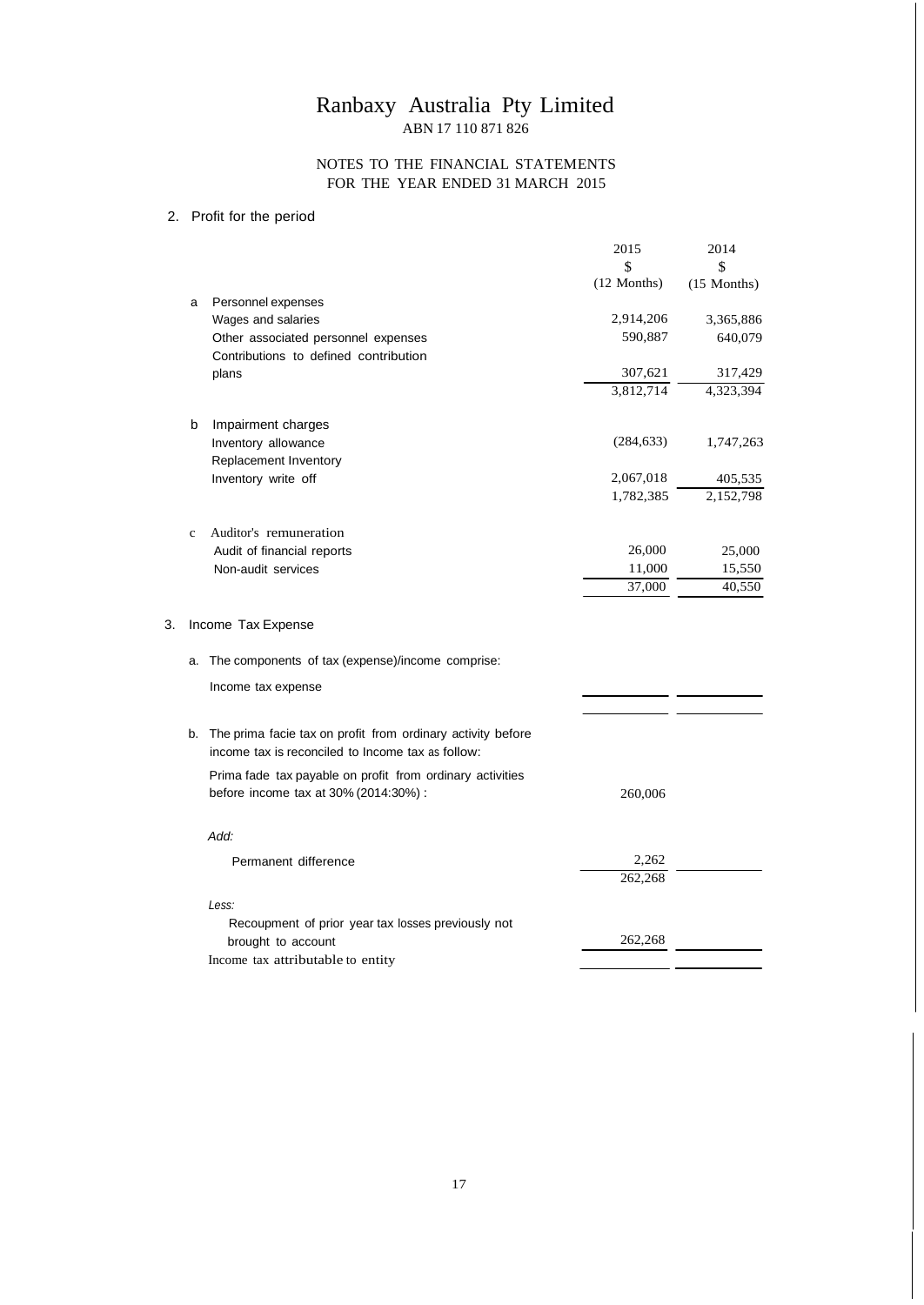### NOTES TO THE FINANCIAL STATEMENTS FOR THE YEAR ENDED 31 MARCH 2015

4. Cash and cash equivalents

|    |                                                                                                                                                               | 2015<br>\$             | 2014<br>\$             |
|----|---------------------------------------------------------------------------------------------------------------------------------------------------------------|------------------------|------------------------|
|    | Cash at bank                                                                                                                                                  | 1,685,149              | 2,103,806              |
|    |                                                                                                                                                               | 1,685,149              | 2,103,806              |
|    | Reconciliation of cash                                                                                                                                        |                        |                        |
|    | Cash at the end of the financial year as shown in the statement<br>of cash flows Is reconciled to items in the statement of<br>financial position as follows: |                        |                        |
|    | Cash and cash equivalents                                                                                                                                     | 1,685,149<br>1,685,149 | 2,103,806<br>2,103,806 |
| 5. | Trade and other receivables                                                                                                                                   |                        |                        |
|    | <b>CURRENT</b>                                                                                                                                                |                        |                        |
|    | Trade receivables                                                                                                                                             | 6,732,454              | 8,266,541              |
|    | Provision for customer rebates                                                                                                                                | (2,266,172)            | (3, 152, 194)          |
|    | Other receivables                                                                                                                                             | 5,830                  | 5,830                  |
|    | Amount due from related parties                                                                                                                               | 1,841                  | 8,452                  |
|    |                                                                                                                                                               | 4,473,953              | 5,128,630              |
| 6. | <b>Inventories</b>                                                                                                                                            |                        |                        |
|    | Finished goods                                                                                                                                                | 6,734,342              | 10,641,272             |
|    | Allowance for Inventory obsolescence                                                                                                                          | (2,782,769)            | (3,067,403)            |
|    | Stock in transit                                                                                                                                              | 480,755                | 284,271                |
|    |                                                                                                                                                               | 4,432,327              | 7,858,140              |
| 7. | Other current assets                                                                                                                                          |                        |                        |
|    | <b>CURRENT</b>                                                                                                                                                |                        |                        |
|    | Prepaid insurance                                                                                                                                             | 5,697                  | 38,771                 |
|    | Other prepaid expenses                                                                                                                                        | 89,134                 | 126,064                |
|    |                                                                                                                                                               | 94,831                 | 164,836                |
| 8. | Property, plant and equipment                                                                                                                                 |                        |                        |
|    | PLANT AND EQUIPMENT                                                                                                                                           |                        |                        |
|    | Furniture and fittings at cost                                                                                                                                | 242,812                | 242,812                |
|    | Accumulated depreciation                                                                                                                                      | (199, 103)             | (165, 159)             |
|    |                                                                                                                                                               | 43,709                 | 77,653                 |
|    | Office equipment at cost                                                                                                                                      | 336,233                | 330,484                |
|    | Accumulated depreciation                                                                                                                                      | (251,986)              | (200, 378)             |
|    |                                                                                                                                                               | 84,247                 | 130,106                |
|    | Total property, plant and equipment                                                                                                                           | 127,956                | 207,759                |
|    |                                                                                                                                                               |                        |                        |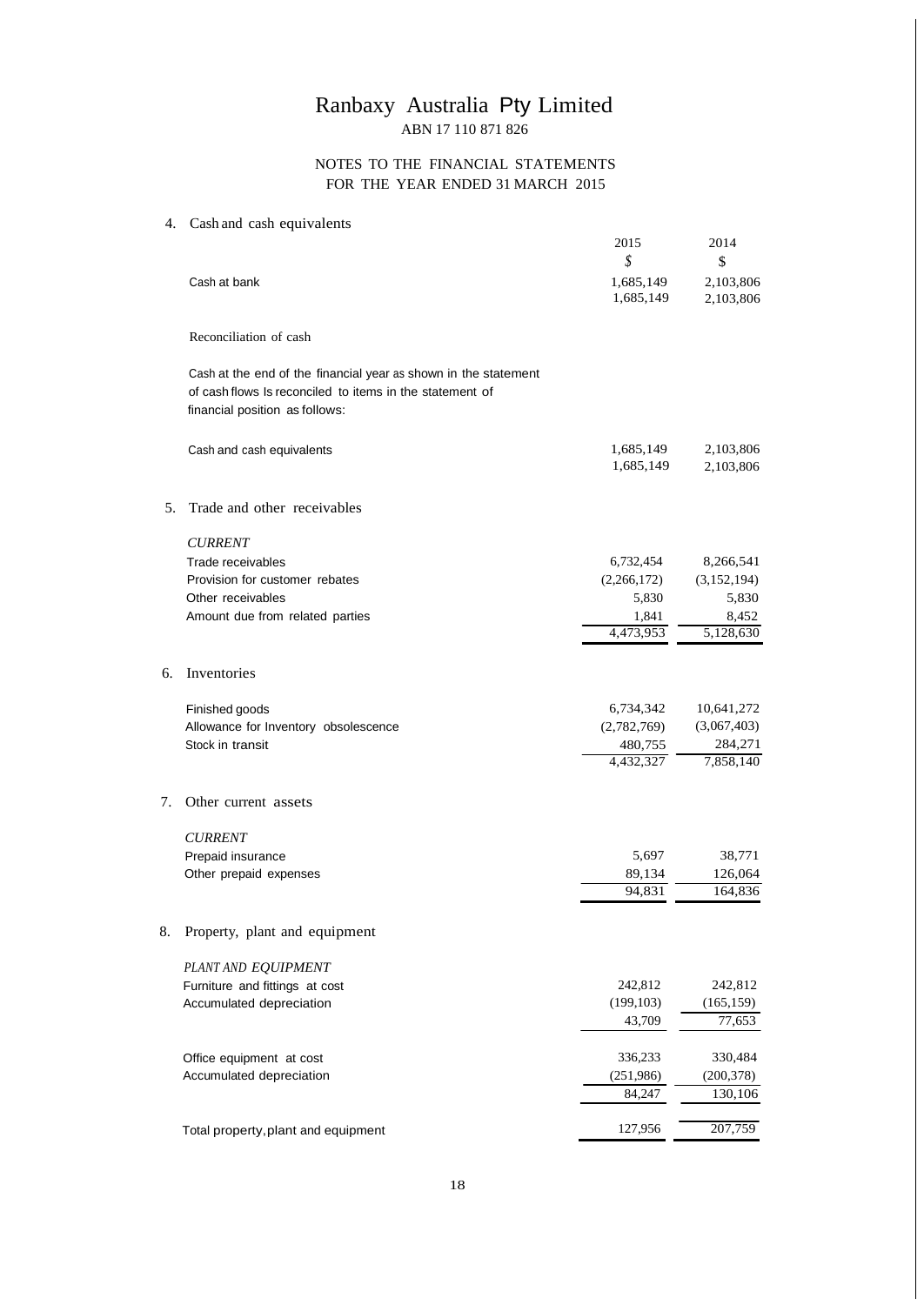# Ranbaxy Australia Pty Limited

ABN 17 110 871 826

#### NOTES TO THE FINANCIAL STATEMENTS FOR THE YEAR ENDED 31 MARCH 2015

9. Trade and other payables

|                                                        | 2015       | 2014       |
|--------------------------------------------------------|------------|------------|
|                                                        | \$         | \$         |
| <b>CURRENT</b>                                         |            |            |
| Trade payables                                         | 752,631    | 2,361,229  |
| Amount due to related parties                          | 4,467,658  | 16,241,482 |
| Sundry payables and accrued expenses                   | 549,855    | 621,938    |
|                                                        | 5,770,144  | 19,224,649 |
| 10. Borrowings                                         |            |            |
| <b>CURRENT</b>                                         |            |            |
| Unsecured intra-group loans                            | 22,845,538 | 16,775,000 |
|                                                        | 22,845,538 | 16,775,000 |
| 11. Provisions                                         |            |            |
| <b>CURRENT</b>                                         |            |            |
| Employee benefits                                      | 262,965    | 189,292    |
| Sales returns                                          | 118,450    |            |
|                                                        | 381,415    | 189,292    |
| NONCURRENT                                             |            |            |
| Employee benefits                                      | 73,399     |            |
|                                                        | 73,399     |            |
| 12. Issued capital                                     |            |            |
| 9,200,000 (2014: 9,200,000) fully paid ordinary shares | 9,200,000  | 9,200,000  |

The Company does not have authorised capital or par value in respect of its issued shares.All issued shares are fully paid.

The holders of ordinary shares are entitled to receive dividends as declared from time to time and are entitled to one vote per share at meetings of the Company. All shares rank equally with regard to the Company's residual assets.

Management controls the capital of the company in order to maintain a good debt to equity ratio, provide the member with adequate returns and ensure that the company can fund its operations and continue as a going concern.

The Company's debt and capital includes ordinary share capital and financial liabilities, supported by financiaI assets.

There are no externally imposed capital requirements.

Management effectively manages the Company's capital by assessing the Company's financial risks and adjusting its capital structure in response to changes in these risks and In the market. These responses include the management of debt levels, distributions to shareholders and share issues.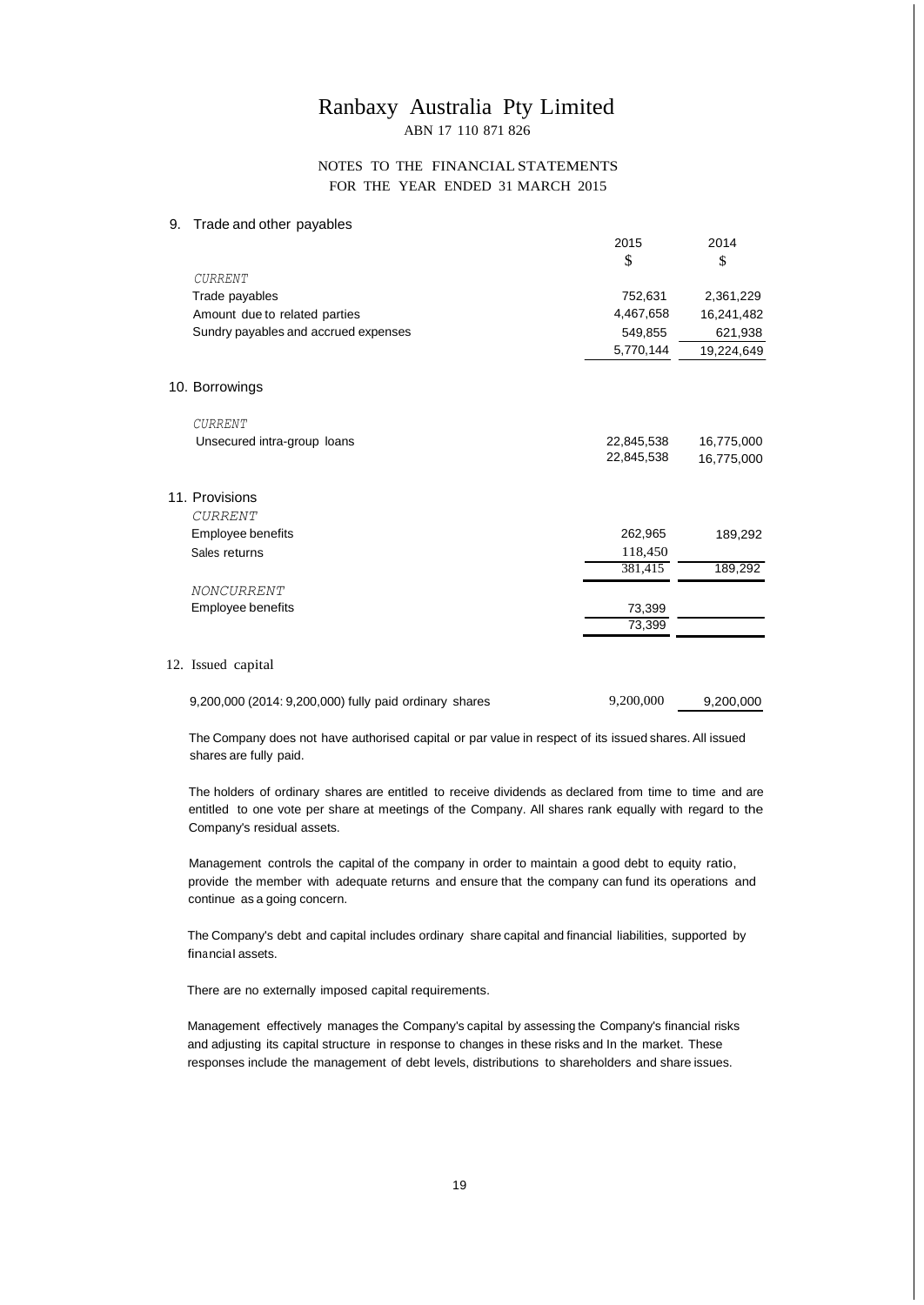#### NOTES TO THE FINANCIAL STATEMENTS FOR THE YEAR ENDED 31 MARCH 2015

#### 13. Capital and leasing commitments

|                                                                 | 2015    | 2014    |
|-----------------------------------------------------------------|---------|---------|
|                                                                 | S       | S       |
| Operating lease commitments                                     |         |         |
| Non-cancellable operating lease rentals are payable as follows: |         |         |
| Payable-minimum lease payments:                                 |         |         |
| -Less than one year                                             | 271,246 | 266.451 |
| -Between one and five years                                     | 68.114  | 339,360 |
|                                                                 | 339,360 | 605,811 |

The property lease is a non-cancellable lease, with rent payable monthly in advance. The lease will expire on 30 June 2016.

#### 14. Economic dependence

Ranbaxy Australia Pty Limited is economically dependent on the related party, Ranbaxy Laboratories Limited, to provide inventory and is also dependent on Ranbaxy (Netherlands) B.V. for financial support to continue its operations

#### 15. Contingent liabilities

Contingencies being held by the bank as a guarantee at 31March 2015 totalled \$94,899 (2014: \$94,899) for the rental property.

The guarantees only give rise to a liability where the company fails to perform its contractual obligation. No liability was recognised in relation to these guarantees.

The Company has received updated correspondence from lawyers acting on behalf of a patent holder, in respect of products sold by the Company. This patent holder has been granted the right to appeal a ruling of the Federal Court to the Full Court of the High Court of Australia in relation to proceedings dealing with alleged patent infringement. At present there has been no claim made against the Company.

The Directors are of the opinion that an outflow of future economic benefits is possible, but not probable,as:

(1) the patent holder's appeal has not been heard nor upheld by the High Court;and

(2) the patent holder has been previously unsuccessful in proving its case.

#### 16. Cash flow information

|                                                                                | 2015           | 2014               |
|--------------------------------------------------------------------------------|----------------|--------------------|
|                                                                                | \$             | S<br>$(15$ Months) |
|                                                                                | $(12$ Months)  |                    |
| Reconciliation of Cash Flow from Operations with profit/loss after Income Tax: |                |                    |
|                                                                                |                |                    |
| Profit/(loss) after income tax                                                 | 866,685        | (2,378,394)        |
| Non-cash flows in profit:                                                      |                |                    |
| -depreciation                                                                  | 85,552         | 76,630             |
| Changes in assets and liabilities:                                             |                |                    |
| - (increase)/decrease in trade and other receivables                           | 1,534,087      | (7,068,990)        |
| -decrease in other assets                                                      | 70,005         | 26,512             |
| -decrease in inventories                                                       | 3,425,813      | 2,606,838          |
| -increase in payables                                                          | (13, 454, 505) | (5,560,619)        |
| -increase/ (decrease) in provisions                                            | 265,523        | 1,452,982          |
|                                                                                | (7,206,840)    | (10, 845, 041)     |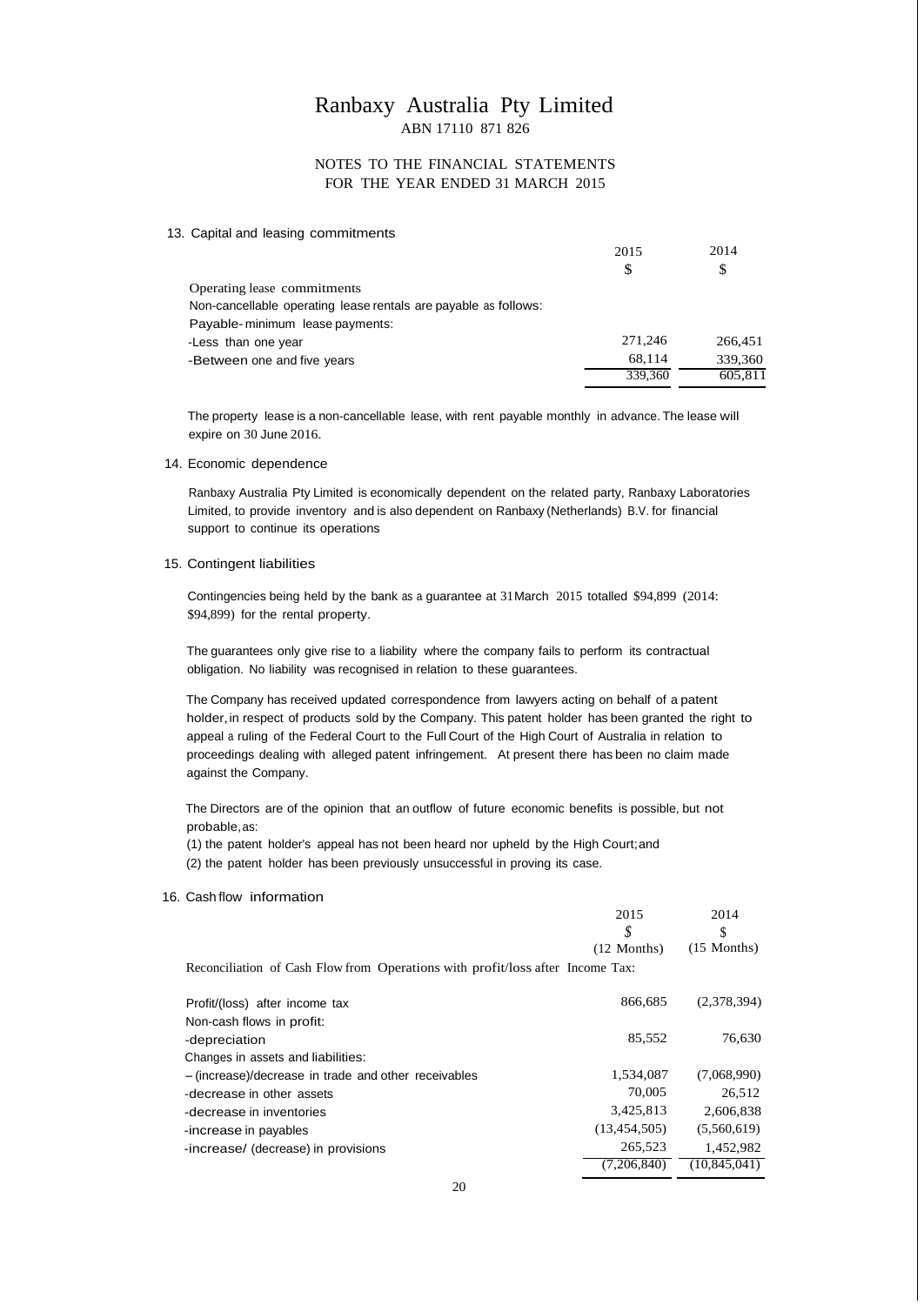NOTES TO THE FINANCIAL STATEMENTS FOR THE YEAR ENDED 31 MARCH 2015

#### 17. Subsequent event

There have been no events subsequent to reporting date which would have a material effect on the Company's financial statements at 31March 2015, or in future financial years.

#### 18. Company details

The registered office of the company is: Ranbaxy Australia Pty limited Ground Floor 9-13 Waterloo Rd North Ryde NSW 2113 The principal place of business is: Ranbaxy Australia Pty Limited Ground Floor 9-13 Waterloo Rd North Ryde NSW 2113

#### 19. New and amended standards adopted by the Company

During the year ended 31March 2015 the Australian Accounting Standards Board Issued new and amended Accounting Standards and Interpretations, which are not applicable to the current company's financials. There is no impact on the company's accounting policies and any of the disclosures.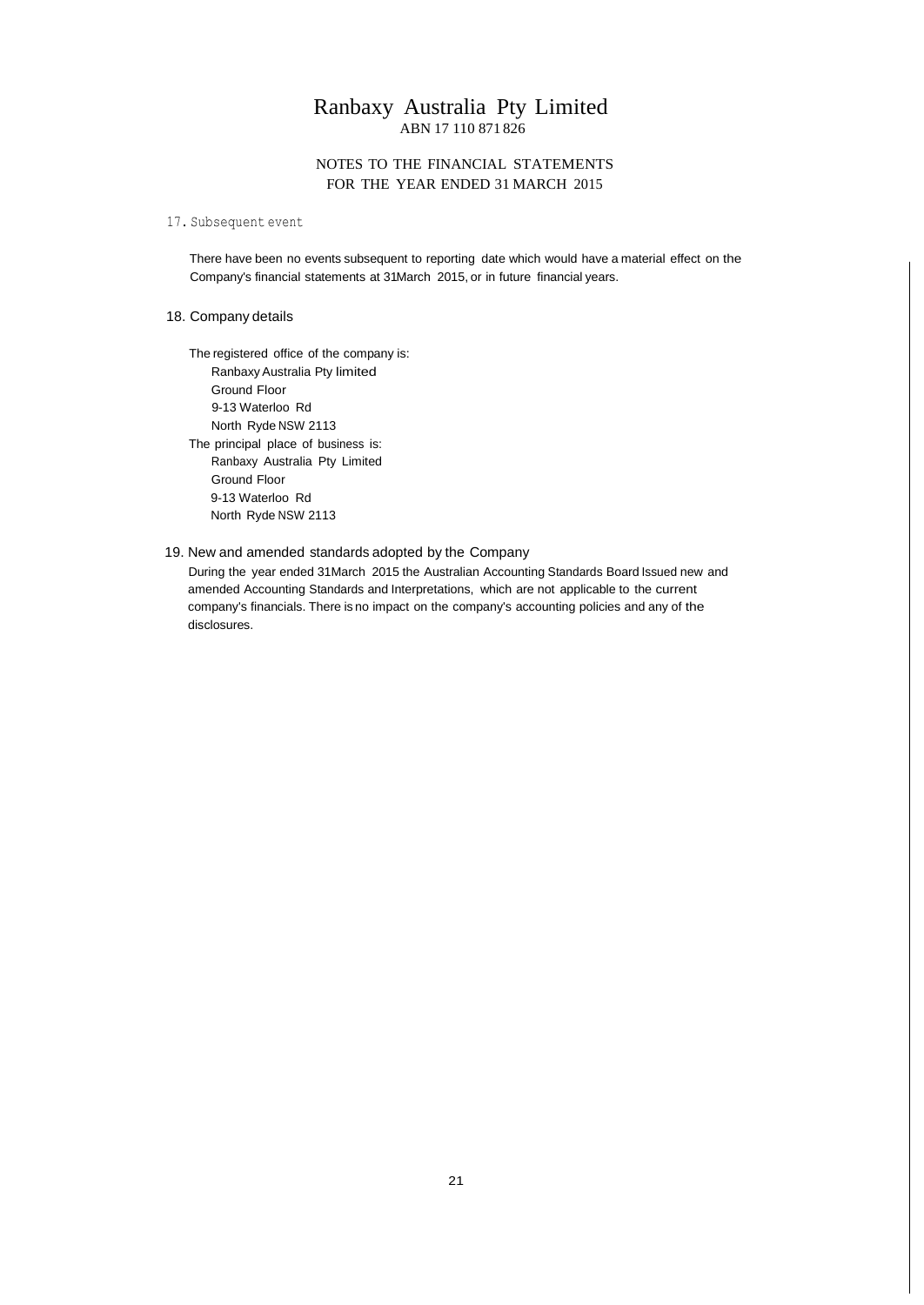### NOTES TO THE FINANCIAL STATEMENTS FOR THE YEAR ENDED 31 MARCH 2015

#### 20. New standards and interpretations not yet adopted

Certain new accounting standards and interpretations have been published that are not mandatory for 30 June 2015 reporting periods and have not been early adopted by the group. The group's assessment of the impact of these new standards and interpretations is set out below. Mandatory application date/Date of adoption by Company Mandatory for financial years commencing on or after 1January 2017. Expected date of adoption by

the group: 1July 2017.

#### Title of Standard

AASB 15 Revenue From Contracts with Customers

#### Nature of change

The AASB has issued a new standard for the recognition of revenue. This will replace AASB 118 which covers contracts for goods and services and AASB 111 which covers construction contracts. The new standard is based on the principle that revenue is recognised when control of a good or service transfers to a customer-so the notion of control replaces the existing notion of risks and rewards. The standard permits a modified retrospective approach for the adoption. Under this approach entities will recognise transitional adjustments in retained earnings on the date of initial application (eg 1July 2017), ie without restating the comparative period. They will only need to apply the new rules to contracts that are not completed as of the date of initial application.

#### Impact

Management is currently assessing the impact of the new rules and has identified the following areas that are likely to be affected:

• consignment sales where recognition of revenue will depend on the passing of control rather than the passing of risks and rewards and

• the balance sheet presentation of rights of return, which will have to be grossed up in future (separate recognition of the right to recover the goods from the customer and the refund obligation). At this stage, the Company is not able to estimate the impact of the new rules on the Company's financial statements. The Company will make more detailed assessments of the impact over the next twelve months.

Mandatory application date/Date of adoption by Company

Mandatory for financial years commencing on or after 1January 2017. Expected date of adoption by the group: 1July 2017.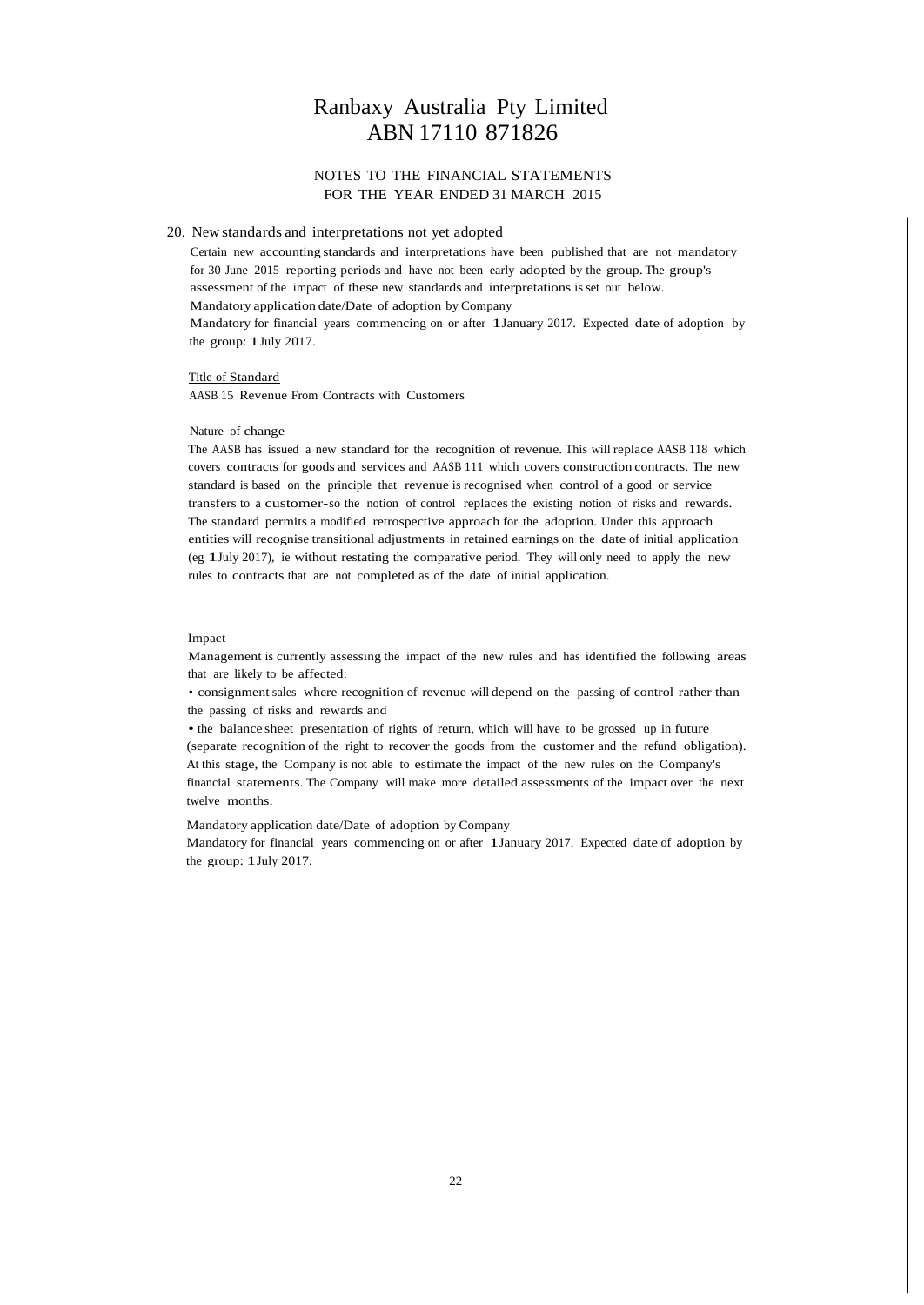### Dir·ectoa·s' **declaration**

In accordance with a resolution of the directors of Ranbaxy Australia Pty Ltd, the directors have determined that the company is not a reporting entity and that this special purpose financial report should be prepared in accordance with the accounting policies described in Note 1to the financial statements.

The directors of the company declare that:

1The financial statements and notes, as set out on pages <sup>6</sup> to 22, are in accordance with the Corporations Act 2001and:

a. Comply with Australian Accounting Standards

- b. Give a true and fair view of the company's financial position as at 31March 2015 and of its performance for the year ended on that date in accordance with the accounting policies in Note **1**to the financial statements
- 2 In the directors' opinion there are reasonable grounds to believe that the company will be able to pay its debts as and when they become due and payable

**Director** 

Alexander Evans

Dated this . 2015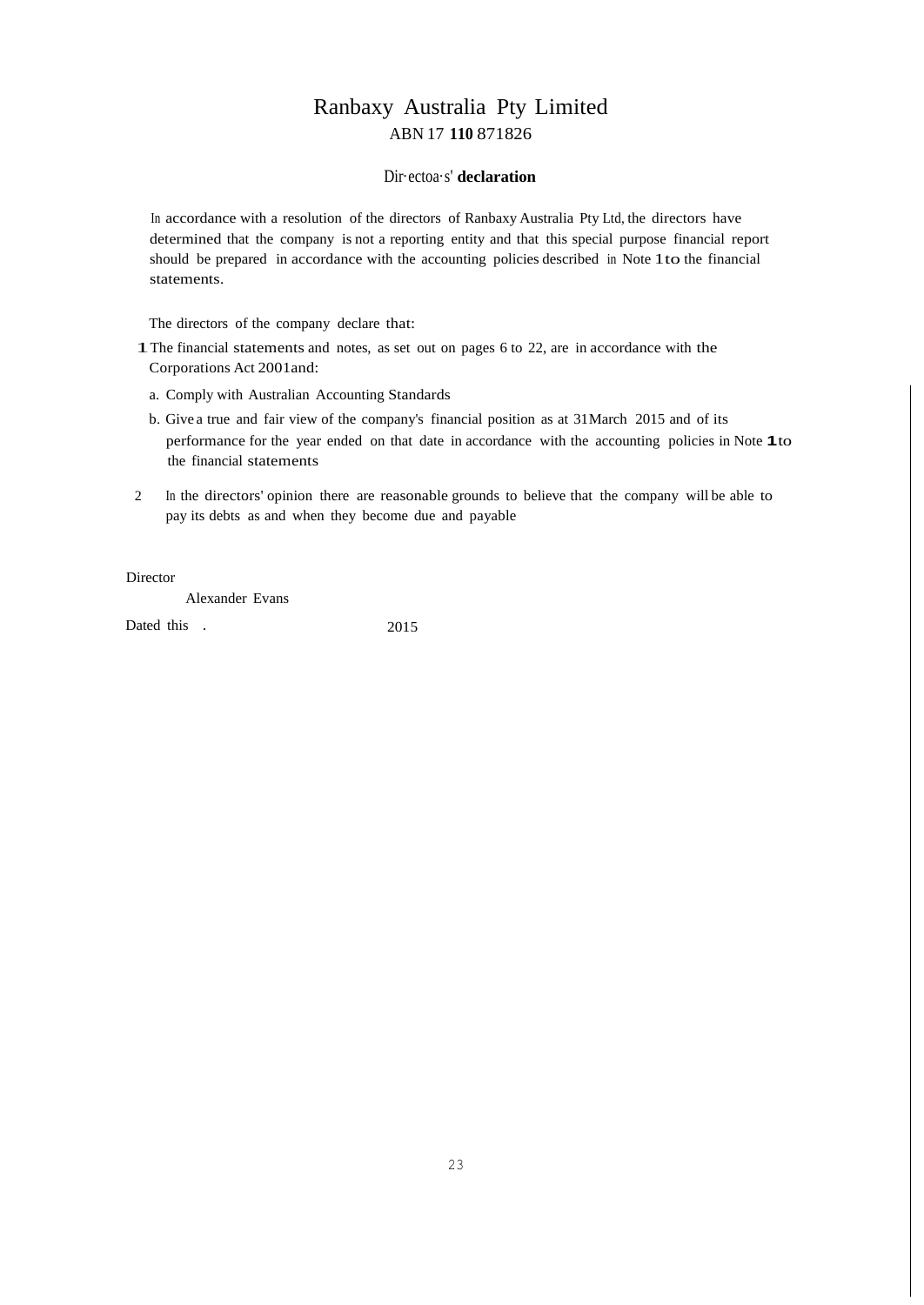# **BOROUGHS ASSURANCE**

CHARTERED ACCOUNTANTS

ABN 42178 198 610 Level6, 77 Castlereagh Street Sydney NSW 2000, Australia DX 232, Sydney T +61 2 9930 7700 F +61 2 9930 7777 [mail@boroughs.net.au](mailto:mail@boroughs.net.au) [www.boroughs.net.au](http://www.boroughs.net.au/)

# Independent Auditor's Report

To the members of Ranbaxy Australia Pty Limited

#### Report on the Financial Report

We have audited the accompanying financial report being a special financial report of Ranbaxy Australia Pty Limited, which comprises the statement of financial position as at 31 March 2015, the statement of comprehensive income, the statement of changes in equity and the statement of cash flows for the year then ended, notes comprising a summary of significant accounting policies and other explanatory information, and the directors' declaration of the company.

#### *Directors' Responsibility for the Financial Report*

The directors of the company are responsible for the preparation of the financial report that gives a true and fair view and have determined that the basis of preparation described in Note 1 to the financial report is appropriate to meet the requirements of the *Corporations Act 2001* and is appropriate to meet the needs of the members. The directors' responsibility also includes such internal control as the directors determine is necessary to enable the preparation of a financial report that gives a true and fair view and is free from material misstatement, whether due to fraud or error.

#### *Auditor's Responsibility*

Our responsibility is to express an opinion on the financial report based on our audit. We conducted our audit in accordance with Australian Auditing Standards. Those standards require that we comply with relevant ethical requirements relating to audit engagements and plan and perform the audit to obtain reasonable assurance about whether the financial report is free from material misstatement.

An audit involves performing procedures to obtain audit evidence about the amounts and disclosures in the financial report. The procedures selected depend on the auditor's judgement, including the assessment of the risks of material misstatement of the financial report, whether due to fraud or error. In making those risk assessments, the auditor considers internal control relevant to the company's preparation of the financial report that gives a true and fair view in order to design audit procedures that are appropriate in the circumstances, but not for the purpose of expressing an opinion on the effectiveness of the company's internal control. An audit also includes evaluating the appropriateness of accounting policies used and the reasonableness of accounting estimates made by the directors, as well as evaluating the overall presentation of the financial report.

We believe that the audit evidence we have obtained is sufficient and appropriate to provide a basis for our audit opinion.

#### *Independence*

In conducting our audit, we have complied with the independence requirements of the *Corporations Act 2001.* We confirm that the independence declaration required by the *Corporations Act 2001,* which has been given to the directors of Ranbaxy Australia Pty Limited on 29 Apri12015, would be in the same terms if given to the directors as at the time of this auditor's report.